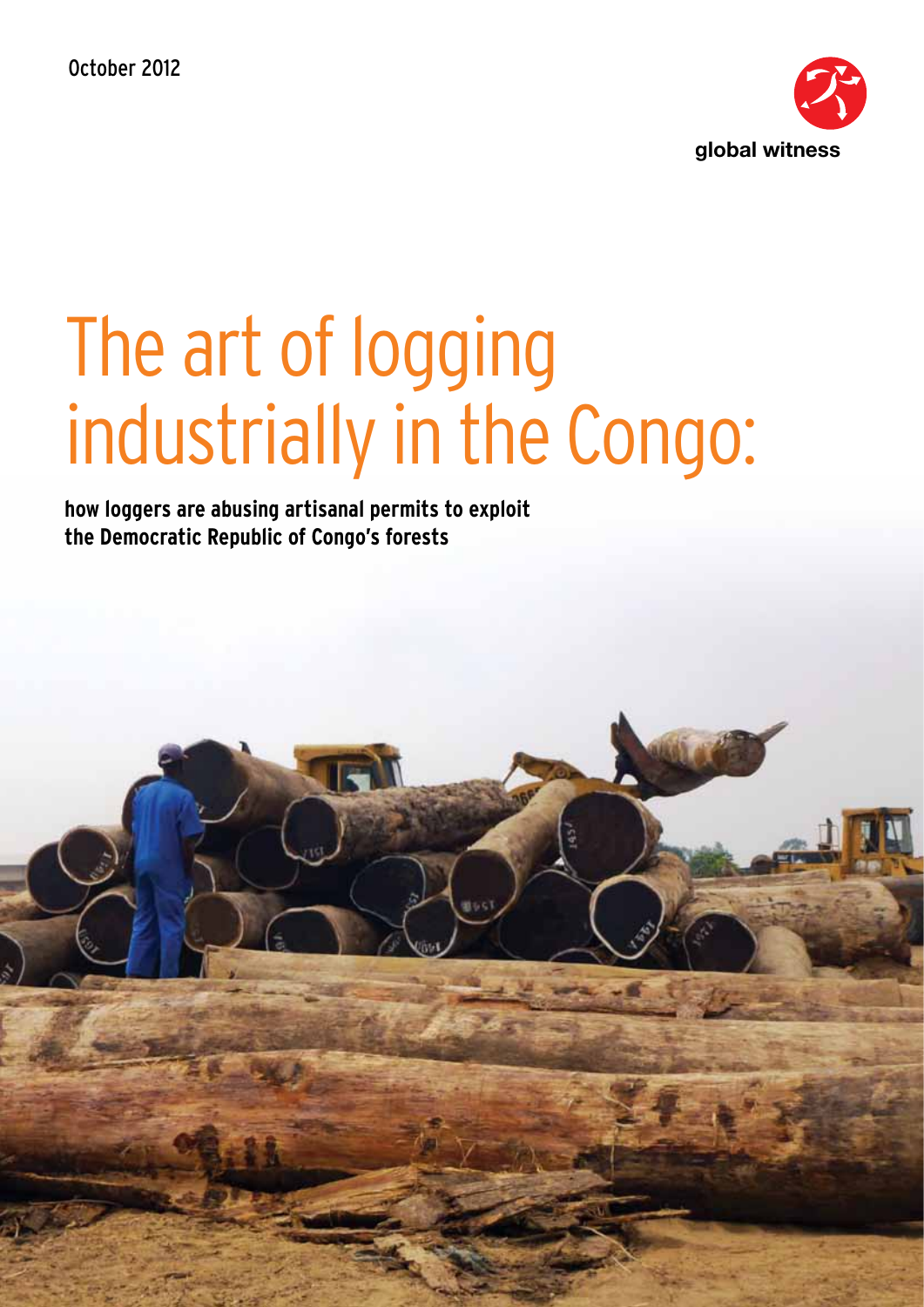

# **Contents**

| <b>SUMMARY</b>                                                               | 3  |
|------------------------------------------------------------------------------|----|
| THE GROWTH OF ARTISANAL LOGGING PERMITS                                      | 4  |
| TEN WAYS IN WHICH ARTISANAL LOGGING PERMITS<br><b>CAN CONTRAVENE DRC LAW</b> | 7  |
| <b>CONCLUSION</b>                                                            | 11 |
| <b>ANNEX</b>                                                                 | 12 |
| <b>ENDNOTES</b>                                                              | 15 |



undertaken with the support of Reseau Ressources Naturelles http://www.rrnrdc.org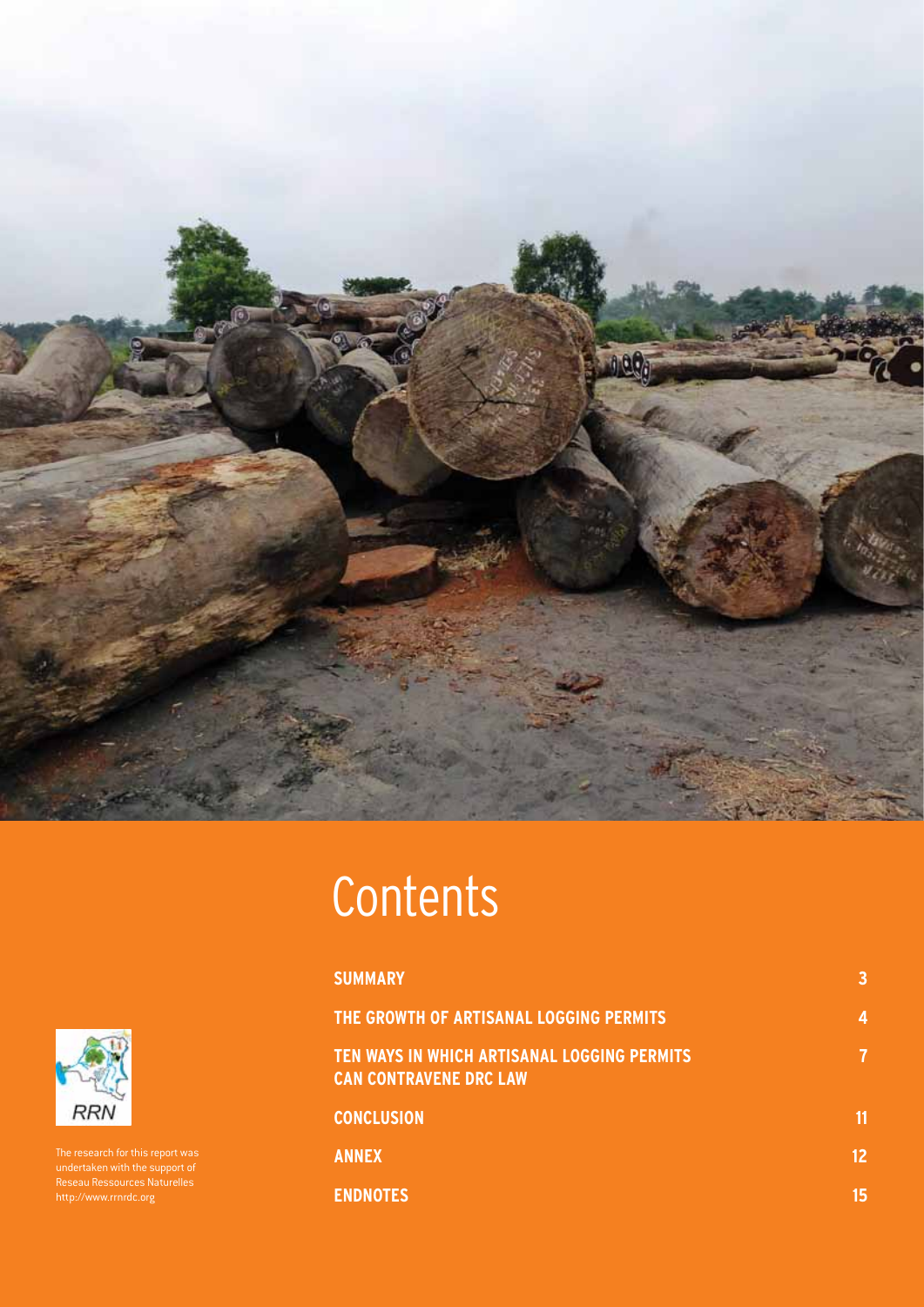### **Summary**

The Congo Basin is home to the world's second largest rainforest. It is a vital resource for the planet and for millions of forest-dwelling people. Over half of it is in the Democratic Republic of Congo (DRC). Here, decades of weak laws and government have allowed logging companies to plunder the forest, with scant regard for the human or environmental cost.

Recent efforts to bring order to the chaotic situation in the forest sector, including a 2002 moratorium on new logging concessions, are being increasingly undermined by the systematic abuse of *Permis de Coupe Artisanaux* - 'artisanal logging permits' (ALPs). Under Congolese law, these permits are intended to allow small-scale logging by Congolese communities in their forests. But in practice, they are being widely used by foreign loggers to exploit the DRC's forests on an industrial scale, primarily for buyers in China. These ALPs are issued in Kinshasa to foreign companies by the Ministry of the Environment, Nature Conservation and Tourism (MECNT).

During an investigation in the *Territoires*<sup>1</sup> of Kwamouth and Mushie in Bandundu Province in June 2012, Global Witness found evidence that:

- • At least 146 artisanal logging permits have been issued for timber extraction in Bandundu Province alone since 2010. The way that these permits are issued and used typically breaches the DRC's forestry laws in up to 10 different ways;
- All of the permit documents seen by Global Witness explicitly grant *"the authorisation to carry out industrial logging"*;
- Certain operators appear to be cutting considerably more than their permits allow;
- • Increasingly, permits are issued that are marked as both an Artisanal Logging Permit and a Special Permit (for cutting protected species), creating further legal confusion;
- The existing laws on ALPs place no social and environmental safeguards on permit holders. Companies holding ALPs often have no social agreement with local communities, nor any management plan for sustainable logging;
- • ALPs are used primarily to harvest the IUCN red-listed endangered species Wenge, the majority of which is destined for the Chinese market, although there is evidence that some is shipped to the EU;
- On-the-ground oversight of the conduct of these companies by MECNT's inspectors is practically zero.

Given this huge range of irregularities, timber sourced using ALPs should be considered illegal by buyers. The DRC's forest authorities should work to ensure that procedures for granting ALPs are brought in line with the provisions of the 2002 Forest Code and other relevant legal texts<sup>2</sup>.

#### **Recommendations:**

The key steps that need to be taken include the following:

- MECNT should immediately stop issuing artisanal logging permits or special permits that are in breach of existing legislation – namely the Forest Code, and Ministerial Orders 035 and 105. It should immediately create and maintain a publicly available registry of approved artisanal loggers (as directed by current laws), and refrain from issuing permits to foreigners, private companies, or operators using heavy machinery.
- The Prime Minister should sign the long-awaited Decree on Community Forests, which would provide the basis for communities to make decisions about how to manage their forests sustainably and in their own interests.
- MECNT should then launch a consultation process to identify ways to improve the governance of artisanal logging, involving key government agencies and stakeholders such as artisanal logging associations, civil society and community representatives.
- MECNT should dismiss the idea, currently suggested by some Kinshasa officials, of creating a new category of concessions for 'semi-industrial' logging. This move would lower environmental and social standards across the logging sector.
- The DRC government should delay any consideration of lifting the moratorium on new logging concessions until key steps are taken, including a consultative forest zoning process, and significant improvements are made to official oversight and monitoring of logging.
- International buyers of timber and timber products should ensure that they can trace the origin of wood to the concession level in order to comply with the EU Timber Regulations and the US Lacey Act. This includes buyers of products from China that contain tropical species such as *Wenge*. Until procedures in the DRC regarding the attribution of ALPs are brought in line with the law, ALP documents should not be viewed as proof of legality.
- The European Union and the DRC's Voluntary Partnership Agreement (VPA) Negotiation Committee must ensure that export licences are not granted for timber cut under ALPs that have been issued in an irregular manner.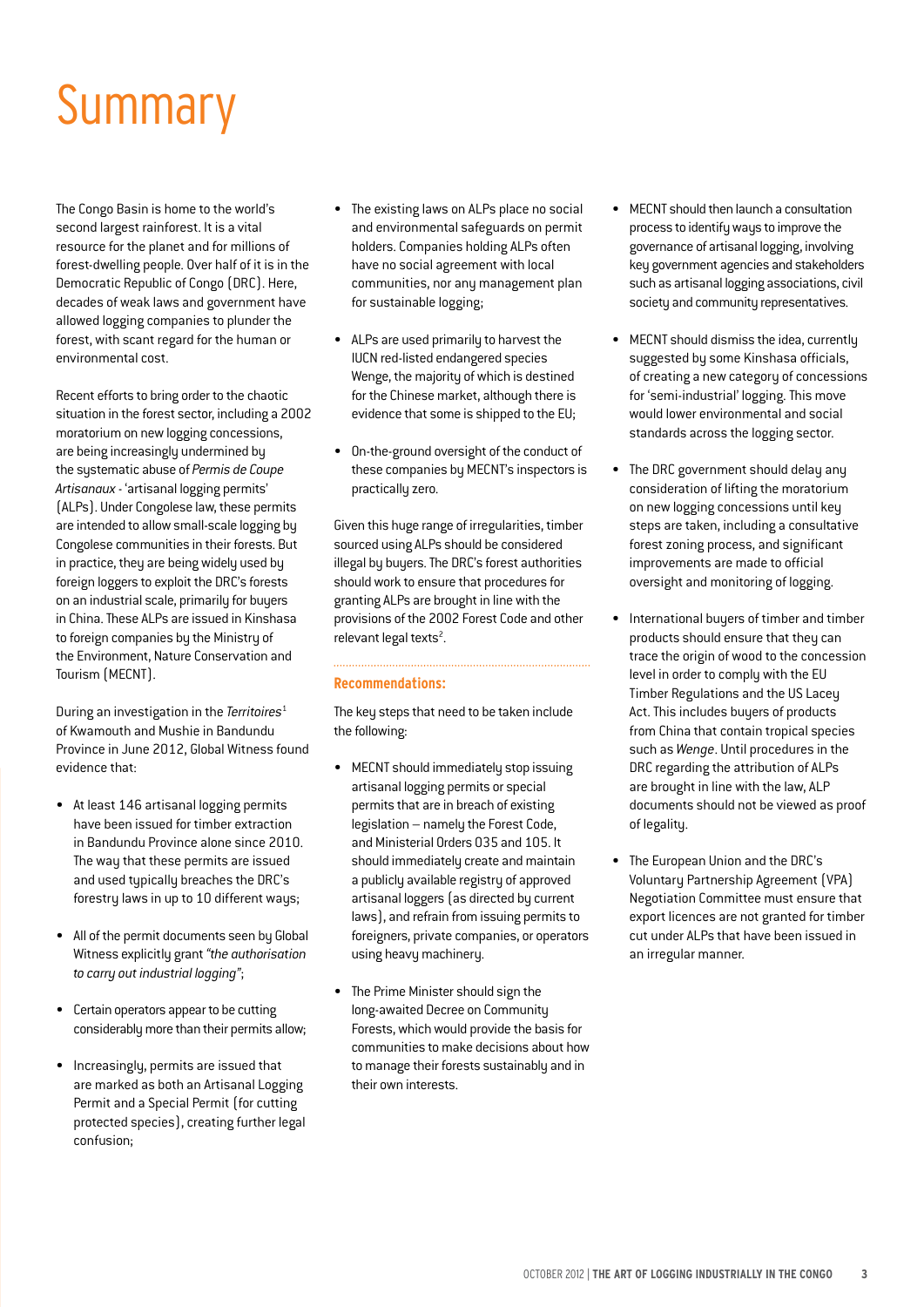### The growth of artisanal logging permits

#### **1. The post-moratorium legal vacuum:**

Since 2002 a moratorium on the issuance of new industrial logging concessions has been in place in the DRC. It was imposed to allow time to review and where necessary cancel existing logging titles, and to implement a new Forest Code so that future concessions would be issued in line with agreed environmental and social standards.

Unfortunately, this process has been extremely slow and logging has continued in earnest and with little official supervision. In 2007 a study on forest governance undertaken by Global Witness at the request of the DRC government found a "*complete absence of meaningful controls, legal ambiguity and lack of standardised practices leaving the sector in anarchy and providing fertile ground for abuse and fraud*" 3 .

Ten years on from the imposition of the moratorium, neither the review process nor the legal reforms have been completed. The most recent report from the DRC's official Independent Forest Observer says that *"as well as revealing the deep dysfunction of legislative, executive and judicial power in recent years in the (forest) sector,"* the failure to see these processes through *"creates major legal voids opening the door to irregularities of all types and on a large scale"*<sup>4</sup> .

The lack of implementing legal texts for the new Forest Code, coupled with lack of official supervision in the forest sector, have created the conditions for an explosion in the number of artisanal logging permits awarded since 2007. Atleast 146 artisanal logging permits (ALPs) have been issued in Bandundu Province alone since 2010. An analysis of this data shows a concentration of ALPs in Kwamouth Territory (in the Sectors of Twa and Bateke Nord5 ), although ALPs have been issued right across the Province, including around Kikwit to the south and Oshwe to the east.

Sources working closely with the DRC's forest authorities told Global Witness that between 60,000m<sup>3</sup> and 75,000m<sup>3</sup> of illegal timber can currently be found in Kinshasa's various ports. A visit to Kinkole port by Global Witness in June 2012 revealed that a large proportion of this timber originates from Bandundu and has been cut under an ALP<sup>6</sup>.

When Global Witness contacted José Endundo, who was the Minister of the Environment, Nature Conservation and Tourism (MECNT) at the time these permits were issued, his response accepted that *"the shortcomings observed here and there in the application of the forest legislation are well known to everyone"*<sup>7</sup> . He explained that forest management in the DRC is in a *"transitional phase"* as the measures which allow the Forest Code to be fully adhered to have still not yet been fully implemented. He said that *"nobody among the designers of the Forest Code could have imagined its shortcomings in terms of national constraints or that its implementation process would take so long (10 years)..."*.

In this context, Endundo explained that it was necessary to continue to supply the local wood market against a background of diminishing industrial exploitation, as *"the needs of the wood market are increasing"* and *"the issue of employment is not one that a responsible government can leave aside"*. To do this he had to "make do" with the application of the legal texts in place. Endundo says that he undertook a reform of the Ministry's administration because of the shortcomings in the application of the forest legislation, and that he undertook many actions with the aim of restructuring the forest sector. Endundo opposes any lifting of the moratorium on the basis that the conversion process has not been finalised.

#### **2. Permit confusion: Artisanal permits vs. Special permits**

An analysis of the permits obtained shows that when the operator has requested to cut solely *Wenge* timber, permits often have *Permis special de coupe de wenge* (Special permit to cut Wenge) typed across the top, in addition to the words *Permis de coupe artisanale* (Artisanal logging permit). In the legal texts, these are two different types of permit each with its own purpose and procedures, but in reality neither set of procedures is being respected. It seems that Special Permits are being used as a type of Artisanal Logging Permit, given that they are marked with both names (see Figure 1 below).



Vu l'Ordonnance n'07/018 du 16 mai 2007 fixant les attributions des Ministères, spécialement en son articles 1er point B.36

Vu l'Arrêté Ministériel n°006/CAB/MIN/ECN-EF/2007 et n°004/CAB/MIN/FINANCES/2007 du 08 mai 2007 portant fixation des taux, des droits, taxes et redevances à percevoir en matière forestière à l'initiative du Ministère de l'Environnement.

**Figure 1:** An ALP, which also bears the words 'Special Permit to cut Wenge'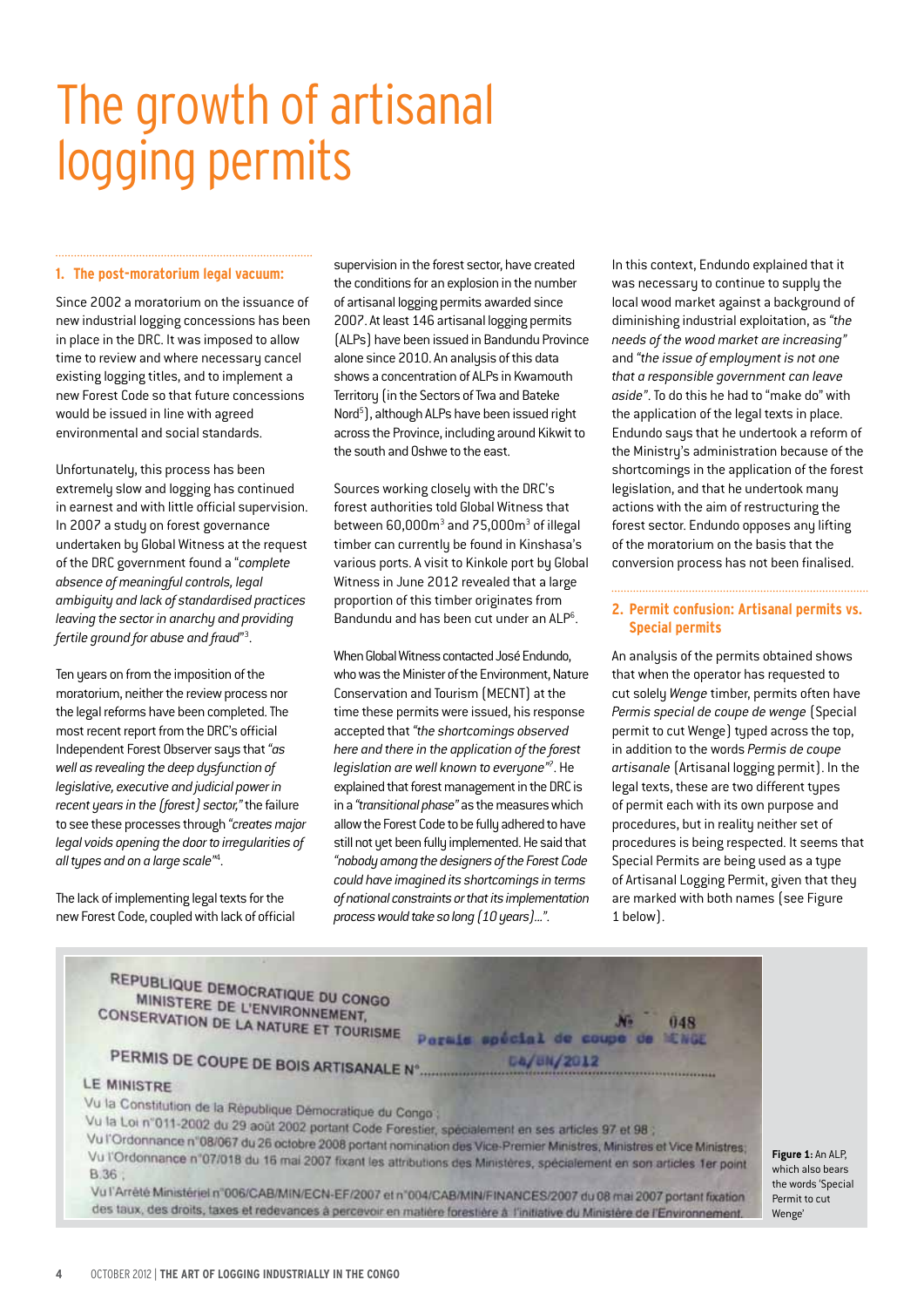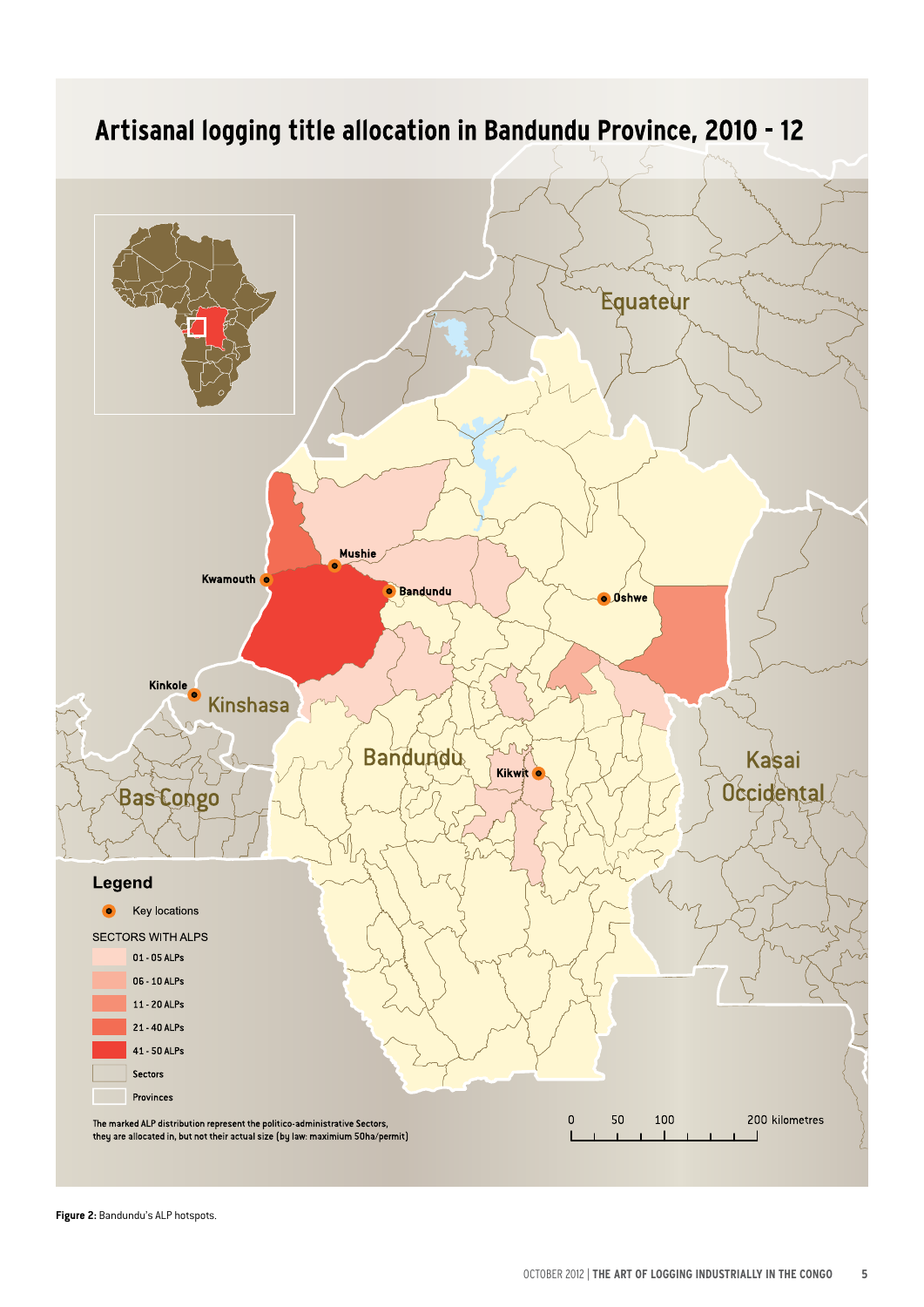#### **3. The importance of China**

A significant proportion of the companies using ALPs originate from China or are in partnership with Chinese companies. Global Witness was informed by one Sino-Congolese company that their operations were pre-financed by their Chinese mother company. China also appears to be the principal export destination for wood harvested under ALPs. Official documents obtained by Global Witness show that a number of companies holding ALPs were exporting wood to China including *Azimuts Service*, *CEBA*, *Song Lin Wood*, *Qiu-Hua-Huangfu*, and *Nouvelle Societe de Bois Shushan*<sup>8</sup> . However, interviews in Kinshasa's ports suggest that some timber obtained under ALPs is also being shipped to the European Union.

#### **4. Environmental and social standards – a race to the bottom**

Sustainability and social standards in the DRC's logging sector are already very poor, but the recent upsurge in ALPs has lowered them yet

further. ALPs have even weaker requirements for sustainability and community engagement than industrial logging concessions – a sector in which reports of human rights abuses and unsustainable practices are already commonplace.

Industrial loggers are legally obliged to put in place 25-year management plans, whereas holders of ALPs have no obligations to respect any criteria for sustainable management whatsoever. Similarly, recent reforms oblige industrial concession holders to negotiate social agreements with populations affected by their operations based on needs identified by the whole community. Prior to these reforms, companies would often focus on providing gifts to village chiefs. There are no legal obligations attached to ALPs to reach a social agreement with the community. In practice, most 'artisanal' companies Global Witness visited in the field use this traditional approach of dealing only with chiefs<sup>9</sup>. This means very few community members obtain any economic benefit from the logging of their forests.

The government and people of the DRC receive very little benefit from this type of logging. Companies typically pay US\$2,500 for a logging permit that will allow them to cut timber worth up to US\$400,000 on the Chinese market $^{11}$ .

The lack of capacity of the DRC's forest authorities, particularly at the field level, to monitor companies' compliance poses another problem in terms of the standards observed by loggers. The majority of forest administration inspectors and other forestry officials working in the DRC's forested provinces lack the basic means of transport and equipment necessary to effectively monitor logging operations.

The dramatic growth in the number of ALPs therefore risks dragging down the already low social and environmental standards of logging in the DRC, and undermining any efforts to reform the sector.

#### **DRC's timber export - the growth of the Chinese market<sup>10</sup>**

Between January and May 2012, for the first time, more of the DRC's timber was exported to China than to the whole of the European Union. The table below demonstrates the growth of exports to the Chinese market since 2005. Given that not a single Chinese company has an industrial logging concession in the DRC, and the European and Lebanese logging companies are still mainly exporting to European markets, it is likely that a significant portion of the exports to China are linked to the increase in companies using Artisanal Logging Permits.



**Figure 3:** Destination of DRC's timber exports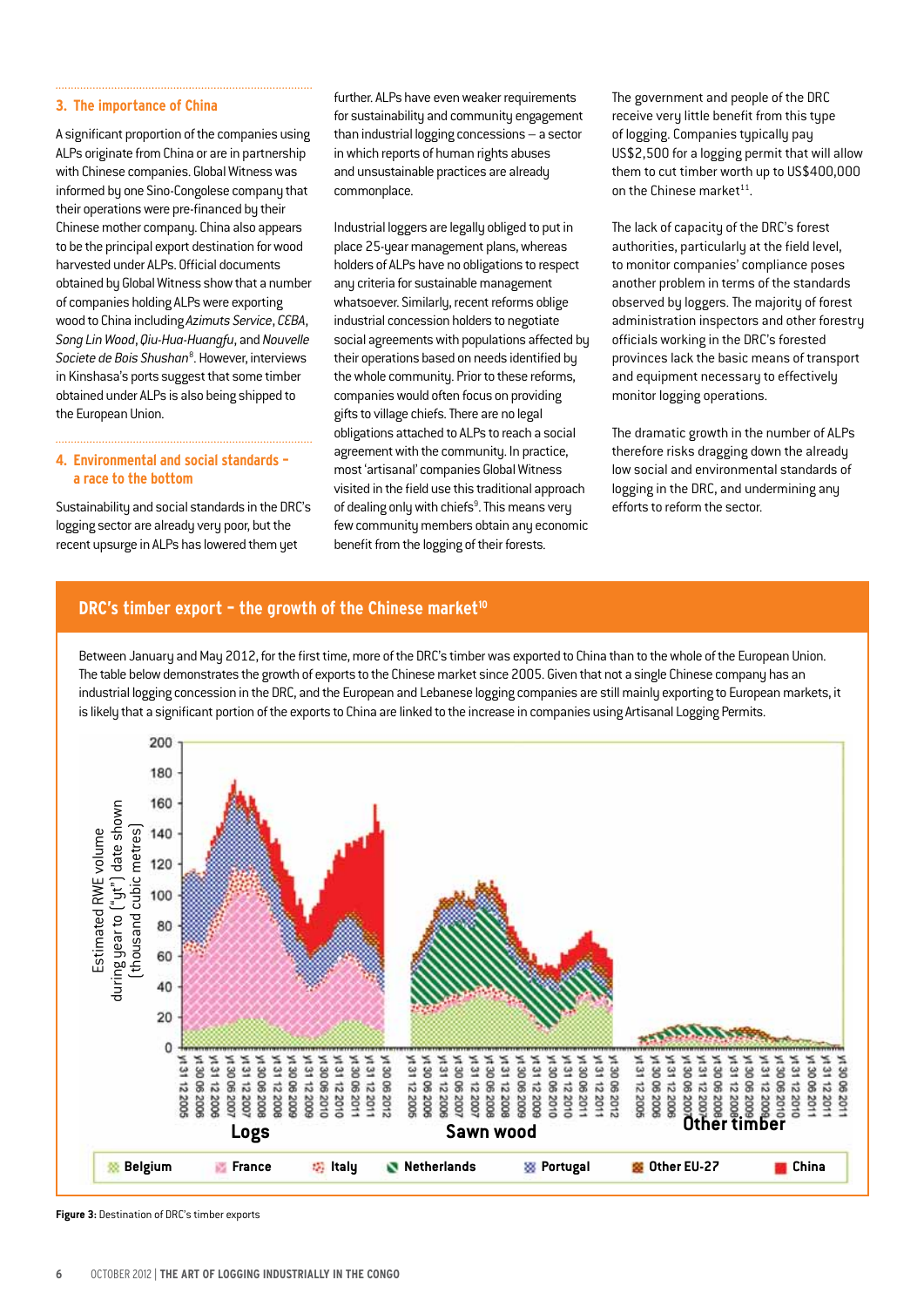### Ten ways in which Artisanal Logging Permits can contravene DRC law

During its field investigation Global Witness obtained copies of 124 permits issued for artisanal logging operations in Bandundu Province since 2010. Permit lists were also obtained from the *Direction de la Gestion Forestière* (DGF) in the Environment Ministry in Kinshasa. While the latter lists are far from complete $^{12}$ , by combining the two sources of information Global Witness identified 146 different ALPs issued for Bandundu Province since 2010. These ALPs are listed in the Annex of this report.

Global Witness' research in Bandundu Province also identified ten different ways in which ALPs can violate the legal framework. While not all of these permits break the law in each of the ten ways listed below, none of them were issued according to the procedures outlined in the law. This section identifies the range of irregularities that we came across during our research.

The way in which ALPs are to be granted and used is detailed by the Congolese Forest Code and by a Ministerial Order that outlines various types of permits (*Arrêté ministeriel 035*13).

After analysing the permits and undertaking interviews with local communities, loggers and officials about the way that ALPs are issued and used, it is possible to identify a number of serious breaches of DRC's own law.

Minister José Endundo who had signed the ALPs told us that Ministerial Order 035 which sets out the majority of these legal requirements has never been applied because forest management in DRC was in a "*transitional phase*". He claimed that the execution of this Order had been explicitly suspended before he came into office. Global Witness asked for a copy of the ministerial note suspending Ministerial Order 035 but did not receive a reply.

#### **1. Permits should only be awarded to artisanal loggers following an agreement with a local community that has chosen to create a Community Forest and to sign a contract with an artisanal logger.**

DRC's forest law and its regulatory texts are designed to ensure that artisanal logging is undertaken by local communities for their own benefit. The 2002 Forest Code (Article 112) and Ministerial Order 035 (Article 24) specify that a community has the right to exploit its forests – either on its own or through an *"intermediary private artisanal logger"* following the conclusion of an agreement between the community and the logger. However, because the decree on community forestry drafted in 2010 has still not been signed, there are no designated community forests in place in the country, thus creating a legal void as far as the granting of artisanal logging permits is concerned. As a result, communities remain unable to apply for the creation of a Community Forest in their area and to make decisions about how these forests are used.

The Congolese government has committed to dividing the country's forests into three categories<sup>14</sup>, defining the best use for each type of forest for logging, conservation or other uses. Legally, ALPs can only be granted for use in "Protected Forests", as opposed to "Production" or "Classified Forests". The classification process for the country's forests (in French: 'zonage') has not been started. However, for the last five years MECNT has been granting ALPs in uncategorised forests, apparently including within industrial logging titles<sup>15</sup>, creating confusion and in some instances conflicts within communities.

Interviews with communities, 'artisanal' loggers and forest administration officials indicate that obtaining an agreement between an artisanal logger and a community does not seem to be a prerequisite for the award of an ALP. None of the permit requests (*Demandes de permis de coupe*) obtained by Global Witness contain a written and signed agreement with the affected local community. However, in various cases an agreement

(*Protocole d'accord*) was negotiated between the 'artisanal' logging company and the local community at a later stage, in order to facilitate acceptance of logging amongst the local population.

In most instances, the only beneficiary of these agreements is the Village Chief through the granting of the *Droit de jouissance* (the traditional right of a chief to receive a gift from a visitor). Giving gifts to chiefs is not in itself illegal, but it tends to benefit locally powerful individuals rather than the wider community. In many ways the system mirrors the way in which "benefits" were given out to communities, or rather their traditional chiefs, by industrial logging companies before a 2010 decree on obligatory social agreements between logging companies and affected communities was put in place<sup>16</sup>.

Documents obtained by Global Witness show that in one instance a Sino-Congolese company, TERCO, committed to give US\$750 in cash and one motorbike each to two local chiefs. In addition, one of these chiefs received two bottles of whisky, while the other opted for two cases of beer. Other documents show that Hong Kong based company *Vegas Sawmill Factory*17 signed a contract with the chief of Ngambomi village paying him US\$15 per (*Wenge*) log and personal gifts including two cases of beer, a carton of cigarettes, a blanket and US\$500 in cash $^{18}$ . In both cases, negotiations have been focused almost exclusively on local chiefs rather than the broader community. *Vegas Sawmill* confirmed to us that this is the only written agreement that they have with a community. They explained that giving personal gifts to chiefs is the way that things are done by visitors in DRC and that, in their view, neither this nor any of their other activities involve attempting to buy off individuals in a corrupt way.

#### **2. Special permits for cutting protected species should be issued according to different procedures.**

As outlined above, there is an increasing tendency to mark some ALPs as a *'Special Permit to cut Wenge'*. The fact that these are therefore marked as being two different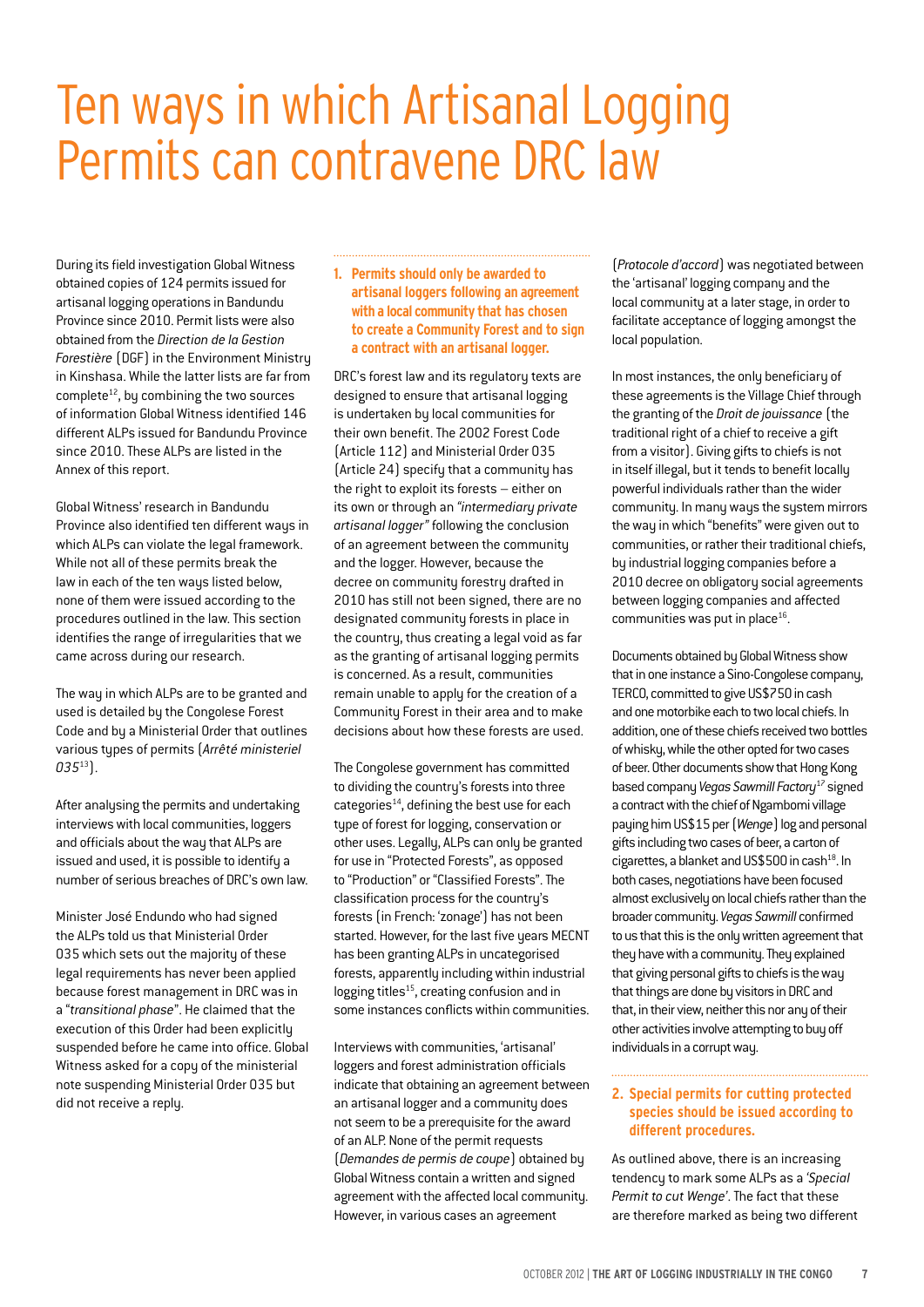types of permit on the same document adds a further layer of legal confusion. In any case, the actual procedures for issuing these permits respect neither the legal provisions for Artisanal Permits nor those laid out in the law for issuing Special Permits.

Articles 12 and 13 of Ministerial Order 035 specify that the harvesting of protected species can be authorised through the issuance of special permits, called *Permis Spéciaux de Coupe*. They are to be issued by the Secretary General of MECNT and are intended only for the exceptional cutting of protected species, or for the cutting of ebony for 'artistic or craft' purposes.

During its field investigation Global Witness obtained copies of dozens of ALPs that also bear the words '*Permis spécial de coupe de Wenge*'. *Wenge* is a species listed as endangered on the IUCN Red List. They are listed as Artisanal Logging Permits by DGF, using the same form headed with the words '*Permis de Coupe de Bois Artisanale*' (Artisanal Logging Permit). The only difference is that *Permis Spécial de Coupe de Wenge* (Special Permit for Logging *Wenge*) is also typed across the top (see Figure 1). Many of the permits listed in the table in the Annex are marked with both permit names in this way.

It appears that when the logger wishes to target this endangered species, officials issue the ALP as usual, but simply type the words 'Special Permit' at the top of the paperwork. There is no evidence that any conservation logic has been applied to the distribution of these permits, nor that the wood is destined for 'artistic or craft' uses as prescribed for *ebony*.

#### **3. ALPs must only be given to registered artisanal loggers**

Articles 25 and 26 of Ministerial Order 035 state that artisanal loggers must be registered with the provincial authorities and that registration must be renewed after three years. In order to be registered, an operator has to provide references as to their *"good conduct...and morals"*, and proof of (artisanal) equipment to be used in line with the law.

However, Global Witness' interviews with various forestry officials at provincial and national level, and with loggers<sup>19</sup> holding ALPs revealed that no such register of operators exists. In addition, no meaningful screening

of applicants for ALPs appears to take place before permits are granted. Not a single person that Global Witness interviewed was aware of any instance of an operator being denied a permit because of previous misconduct, or on any other grounds.

#### **4. Permits must be granted by the Provincial Governor on the recommendation of provincial forestry officials**

According to the law<sup>20</sup>, the granting of ALPs falls under the responsibility of the province. Ministerial Order 035 prescribes that ALPs are issued by the Provincial Governors upon examination of the application and subsequent recommendation by the Provincial Forest Administration. In reality however, the provincial authorities are sidelined and permits are signed in Kinshasa.

The Head of Bandundu Province's Forest Administration, who is the representative of the national Ministry (MECNT) and not part of the Provincial Government, sends the approved *Demande de permis* de coupe to the national Minister in charge of forests for signature. Every ALP seen by Global Witness was signed by José Endundo, who served as the DRC's Minister of the Environment, Nature Conservation and Tourism until April 2012.

Endundo states that *"the provisions giving provincial governors competencies for issuing artisanal logging permits cannot become effective until after the adoption of the Ministerial Order establishing the* 

*modalities for granting forest concessions to local communities. This order is still pending, basically as a result of disagreements between the Ministers of the Interior and the Environment, without forgetting the time dedicated to involve civil society as a result of my concern for transparency"*.

The law (Article 17 of Ministerial Order 035) states that permit requests should include proof of the logger's registration, information about the location of the forest concerned, and a copy of the contract signed with the local community concerned. In the examples of permit requests seen by Global Witness, only one of these elements was included – a map of the area to be cut. Documents obtained show that in many permit requests that were later granted, maps are handdrawn to a very low standard, often lacking basic details such as the location of trees to be cut and routes for evacuating timber (as illustrated by Figure 4). The paucity of such maps makes it far harder to police abuses such as cutting outside of boundaries.

Global Witness heard complaints by industrial logging companies such as *Riba Congo Sprl*. and *NBK Service*<sup>21</sup> that 'artisanal' logging companies were logging in the areas allocated to them by MECNT. Global Witness was not able to confirm these allegations, although some were repeated by local community members. The number of irregularities and the reported overlapping of ALPs with industrial logging titles indicate that the vetting of ALP requests by the Provincial Forest Administration is not a particularly rigorous process.

### DEMANDE DE PERMIS DE COUPE DE BOIS EN FAVEUR DE LA **SOCIETE TERCO**



**Figure 4:** A map submitted by TERCO Sprl as part of a request for an ALP. The map lacks basic details required to accurately locate the bloc. It was nevertheless accepted by the authorities.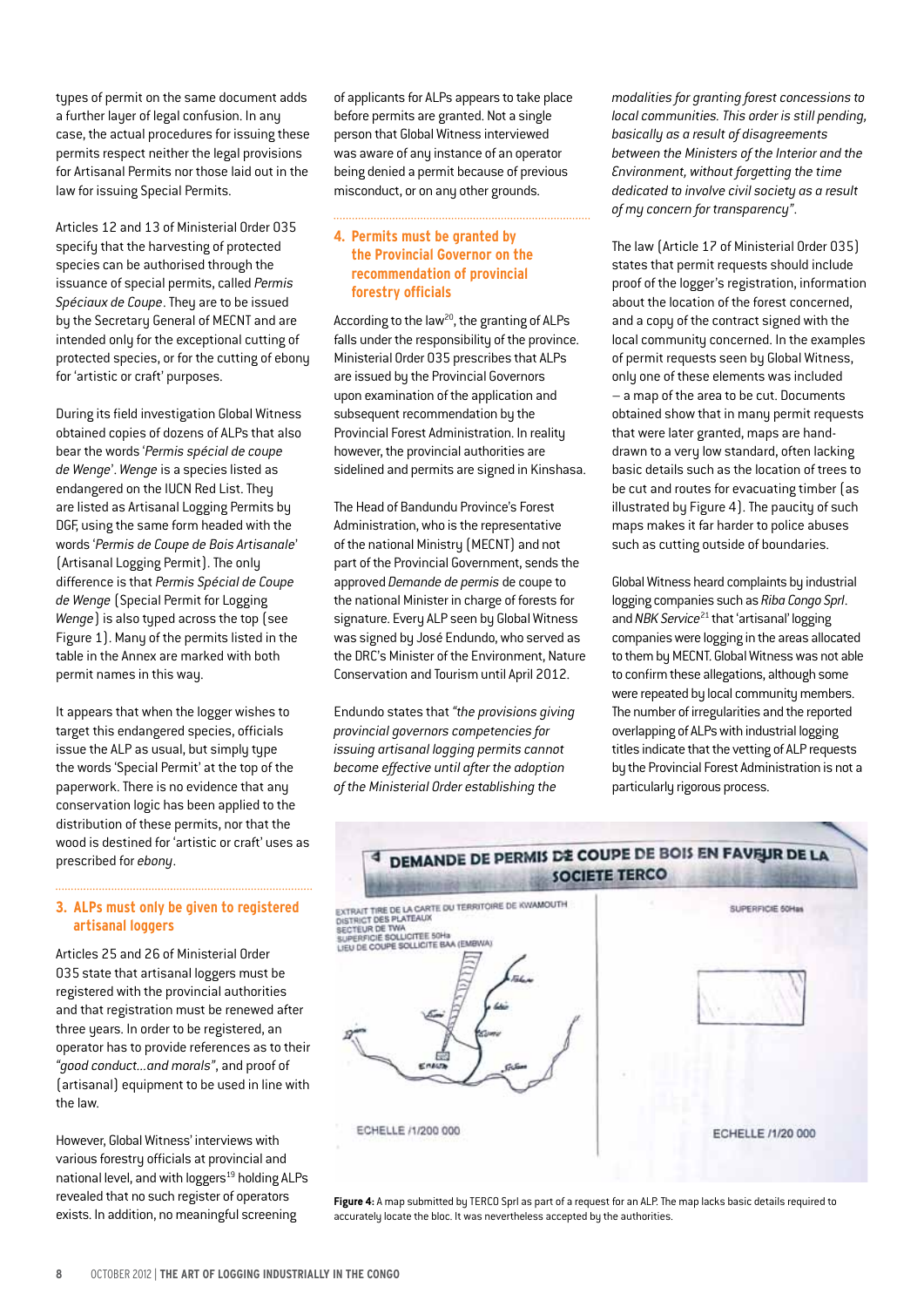Endundo explains that *"it should also be noted that poor mobility and other difficulties experienced by all ranks of agents and officials of the Provincial Environmental Services do not always allow them to precisely locate a solicited logging site and also quite often to control logging in that place. These services do not have modern cartography tools to work with, nor other services for typing and/or photocopying documents."*

#### **5. Permits must be granted to individuals rather than companies**

Articles 8 and 23 of Ministerial Order 035 clearly prescribe that ALPs are to be awarded to *'personnes physiques'* (individuals) rather than *'personnes morales'* (companies or associations). Nevertheless, as the list compiled by Global Witness shows, the vast majority of permits issued in recent years have been allocated to companies.

#### **6. Permits must only be granted to Congolese nationals**

Article 23 of Ministerial Order 035 also states plainly that ALPs can only be issued to a person of Congolese nationality. An examination of the list of permits issued for Bandundu Province demonstrates that companies from various countries have obtained ALPs. These include some of the main beneficiaries of ALP issuance, namely the companies *CEBA* (reportedly Lebanesecontrolled22) and *TERCO* (Chinese-Congolese partnership) as well as others that, according to field interviews, are controlled by individuals from Portugal, France, Jordan and Pakistan.

A lower proportion of permits appear to have been given out to foreign companies in 2012 than in previous years. At the same time, there appears to be a growing tendency for foreign companies to use Congolese front companies to obtain permits. For example, *Vegas Sawmill Factory* appears to be marking the logs that it is cutting with a permit



**Figure 5:** TERCO machinery for transporting logs in their Ngambomi base

number that was actually allocated to a company or individual called *Ngoy Njolo*23. Similarly, in Kinkole port in Kinshasa, Global Witness saw many logs marked for export with the brand or name of one (usually foreign) company and the permit number of another (usually Congolese) company.

Vegas Sawmill denied that any of their activities were illegal or corrupt, explaining that they were processing wood cut under signed valid permits from the authorities.

#### **7. Operators should be equipped with a long saw or chainsaw**

The law prescribes that holders of ALPs must be equipped with *"a long saw or a chainsaw"*. Although the law does not explicitly forbid the use of specific items of industrial machinery, the use of such equipment makes it extremely difficult to describe logging activity as genuinely artisanal. Global Witness' investigation found widespread evidence that operators holding artisanal permits are working with heavy machinery. TERCO for example, which held two ALPs in 2011 in the Kwamouth area, is using a log loader, two lorries, two bulldozers and five chainsaws.

This kind of equipment allows companies like *TERCO* to effectively open up logging areas, and does far more damage than genuine artisanal logging. Global Witness saw new logging roads





**Figures 6-8:** Abandoned bulldozer and traces of logging operations reportedly undertaken by TERCO near Dumu village.

and log skidding tracks reportedly created by *TERCO*'s heavy machinery in areas south of *Riba Congo's* industrial logging concession in the Territory of Kwamouth<sup>24</sup>. These and other observations contained in this report were put to *TERCO* prior to publication, but no response was received.

Another company based at Ngambomi, Vegas Sawmill Factory, has established a well equipped sawmill in order to process wood that has been cut under ALPs. The scale of these operations is comparable with sawmills run by many industrial concession holders. When we put to the company that their heavy machinery was not in line with the law they informed us that they do not currently use bulldozers.

In many instances heavy machinery is listed by the companies on the *Demandes de permis de coupe*. For example, one of *Azimuts Service's Demandes* lists four lorries, two tractors, 20 chainsaws and 97 workers.

Studies demonstrate that once industrialscale loggers move in to an area with heavy machinery and build logging roads, deforestation becomes a far stronger possibility. Even selective logging opens forests up to severe degradation, fire risk, illegal logging, and wildlife poaching and makes the ultimate conversion of forests to agriculture more likely $25$ .

Endundo in his reply to Global Witness commented that the artisanal mode of timber exploitation is *"very selective in terms of the equipment that can be used"*.

#### **8. Operators may not receive more than two permits per year**

Article 8 of Ministerial Order 035 states that *"an artisanal logger is entitled to two permits per year at most"*. Yet an analysis of documents collected by Global Witness shows numerous cases where companies

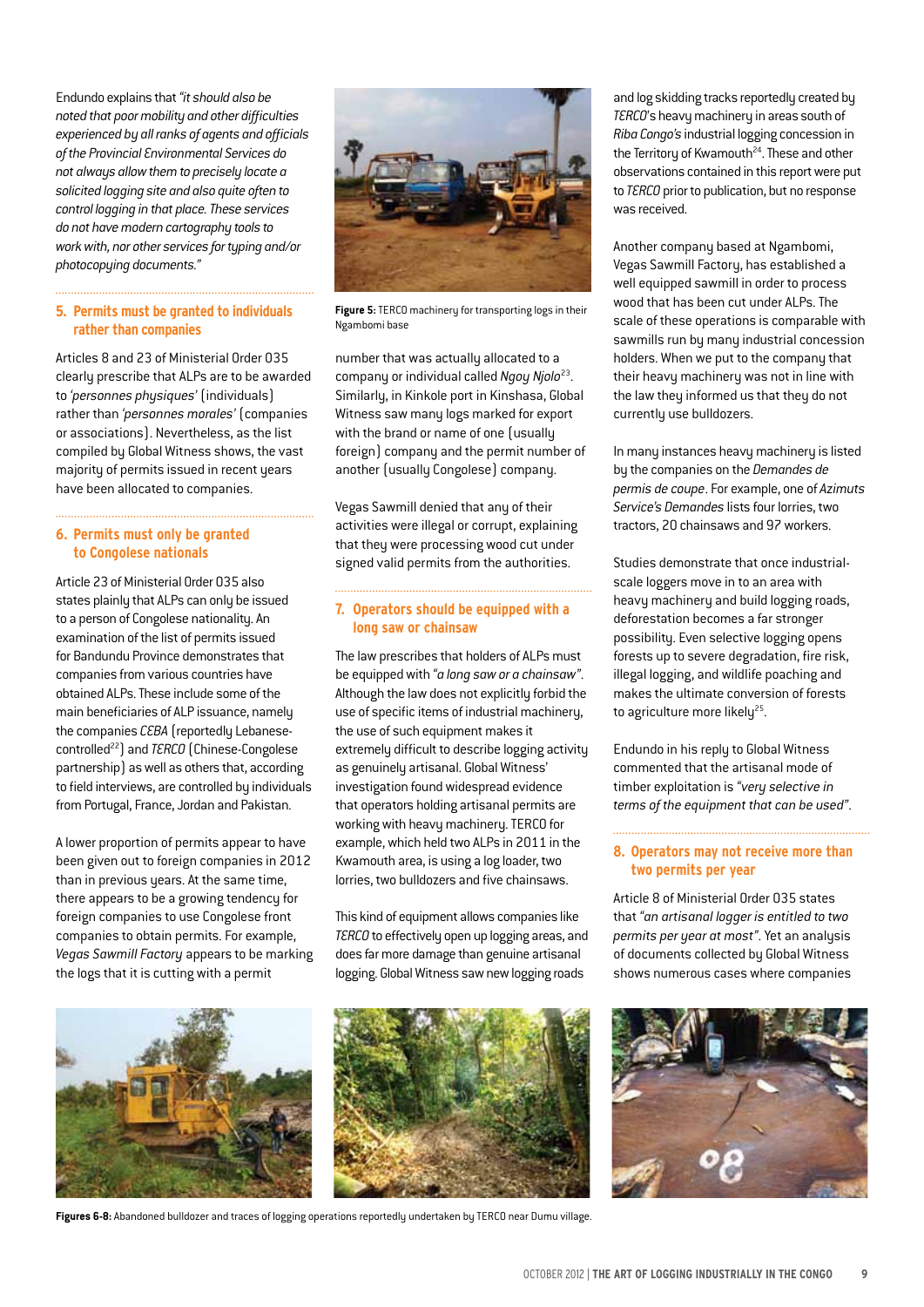

**Figures 9-11:** Vegas Sawmill Factory installation in Ngambomi where logs bearing ALP numbers are processed

have received significantly more than two permits in one year.

To cite just some of the authorities' most obvious breaches of the law, for Bandundu Province alone the company *CEBA Sprl* has obtained four permits for 2012 in addition to six in 2011 and twelve in 2010. *Azimuts Service*<sup>26</sup> received seven permits in 2010 and six in 2011. The company *Transexco* received four permits in 2010 and a further four in 2011. Many of these ALPs were Special Permits to cut the endangered species *Wenge*.

Endundo explains that *"the granting of more than one artisanal logging permit to certain companies that have sawmills ... was given with a view to efficiently combat illegal artisanal exploitation."*

#### **9. ALPs are to be issued using the model set out in law**

Ministerial Order No. 105, issued by the Environment Minister in 2009<sup>27</sup>, sets out the correct models for various types of logging permits and contains an official template that must be used when ALPs are issued. However, in each of the 124 examples of ALP obtained by Global Witness in Bandundu Province a different format is used, with certain key differences.

Most notably the form that is actually used gives loggers *"the authorisation to carry out industrial logging"*, which clearly contradicts both the spirit and letter of the law.

#### **10. Companies must not exceed the volumes specified in their permits**

The law stipulates a maximum area of 50 hectares for ALPs, but no maximum volume of timber is specified. Typically however, ALPs authorise operators to cut 350m<sup>3</sup> per permit, although in some instances up to  $450m^3$  is permitted. However, there is very little official oversight to ensure that these volumes are

actually respected by loggers, nor is there a chain of custody system in place for logs cut under ALPs. Global Witness' research suggests that these limits are not being respected.

According to the information Global Witness investigation team received from the local forest authorities in Bandundu, an average yield of the major species in Bandundu Province is around 3m<sup>3</sup> per tree, meaning that cutting around 120 trees would yield an authorised volume of 350m<sup>3</sup>. Most permit requests seen by Global Witness estimate that 140 trees will be cut, with an average *volume* utile ('useful volume') of 2.5m<sup>3</sup> per tree.

In accordance with regulations in the formal forest sector, logs must be marked with the number of the felled tree and the permit code. A company called *YFIDE* for example has

seemingly cut at least 227 trees with one permit, which would constitute approximately double the amount specified on its permit. In a private port outside of the town of Mushie visited by Global Witness, logs marked with tree numbers of up to 227 were seen (see Figure 13). The permit number also visible on the logs shows that this wood has been cut with a single permit $^{28}$ .

During visits to ports and 'artisanal' logging companies' log parks Global Witness observed dozens of logs marked with tree numbers over 50029. If standard log marking practices are being followed, this would suggest that over 500 trees are cut with a single permit, exceeding the authorised volume four-fold. In Kinkole port in Kinshasa, many of *TERCO's* logs can be found marked with tree numbers in excess of 600, which would obviously far



**Figure 12:** An artisanal permit as outlined by Ministerial Order 105 (left), and an artisanal permit as issued in reality (right). This example is also one of the permits that appears to be both an Artisanal Logging Permit and a Special Permit for Cutting Wenge, as discussed above (point 2). It also gives 'the authorisation to carry out industrial logging'.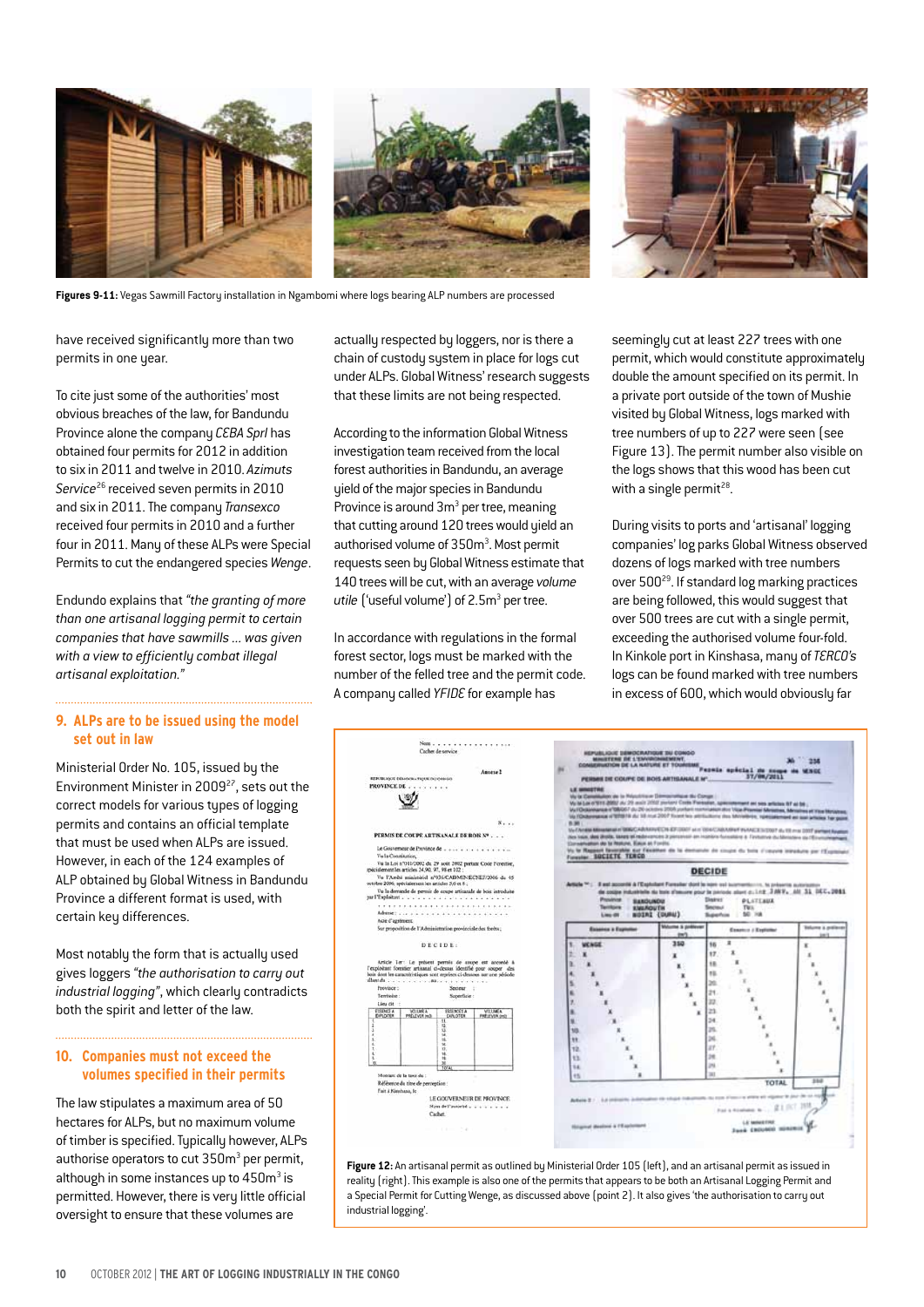exceed the amount that can be cut with one permit. It is highly questionable whether the company would be able to cut such an amount even by combining the four permits that they appear to hold. Many similar cases can be seen in the port of Kinkole.

#### **The response of ex-Minister José Endundo**

As a result of the legal vacuum regarding Community Forestry and shortcomings in the implementation of the forest legislation, according to ex-Minister Endundo, the following steps have been applied in the granting of artisanal logging permits:

- i. Identification of the logging site by the operator with the assistance of the Environmental Service (territory, district and province);
- ii. Issuance of a notice by the Environmental Service (province) that the site has not otherwise been allocated;
- iii. Verification of the location through the juxtaposition of maps by the Directorate of Forest Management; and
- iv. Issuance of the logging permits.

According to Endundo, *"the artisanal mode of timber exploitation has on no occasion led to over-exploitation of the forest in Bandundu"*. He considers that during his mandate he gave particular importance to the fight against the illegal extraction of timber and he denies being party to any illegal logging. He told Global Witness that he negotiated successfully with donors such as the World Bank and Japanese government for improved equipment and funding for strengthening control and oversight of the timber sector.



**Figure 13:** Some of the 240 logs cut with a single permit by YFIDE at "Port Jules" outside of Mushie town.



**Figure 14:**Terco logs in Kinkole, numbered as high as 633.

## **Conclusion**

Global Witness identified ten ways in which ALPs are being issued in breach of existing laws. These include the granting of permits to foreign companies rather than Congolese individuals, the granting of more than two permits per year to the same operator, and the bypassing of provincial authorities by MECNT in Kinshasa. These practices mean that timber originating from the DRC carries particular risk for international buyers seeking to comply with US and EU laws on the trade of illegal timber.

Coupled with the use of heavy machinery, the use of ALPs increasingly facilitates the logging of valuable timber – particularly the IUCN red listed species *Wenge* – on an industrial scale. If the irregular and illicit granting of ALPs, without the slightest requirement to log sustainably, is not halted and the current system reformed, foreign logging interests can continue stripping the forests of the DRC, with scant benefits for the communities who live there, or for the DRC's provincial governments.

Local communities are the key stakeholders in the DRC's forests and depend on them for their livelihoods, yet they are excluded from decisions about how these forests are

managed. Artisanal logging, if undertaken in a sustainable manner, could be a way for communities to secure their livelihoods and supply local markets with timber.

Yet, in the continued absence of a decree governing community forestry, and with the current laws being widely disregarded by forest administration officials, the current system for granting Artisanal Logging Permits is failing to meet the needs or respect the rights of affected communities. This threatens to have disastrous consequences for the DRC's forests and for the many people that live in them.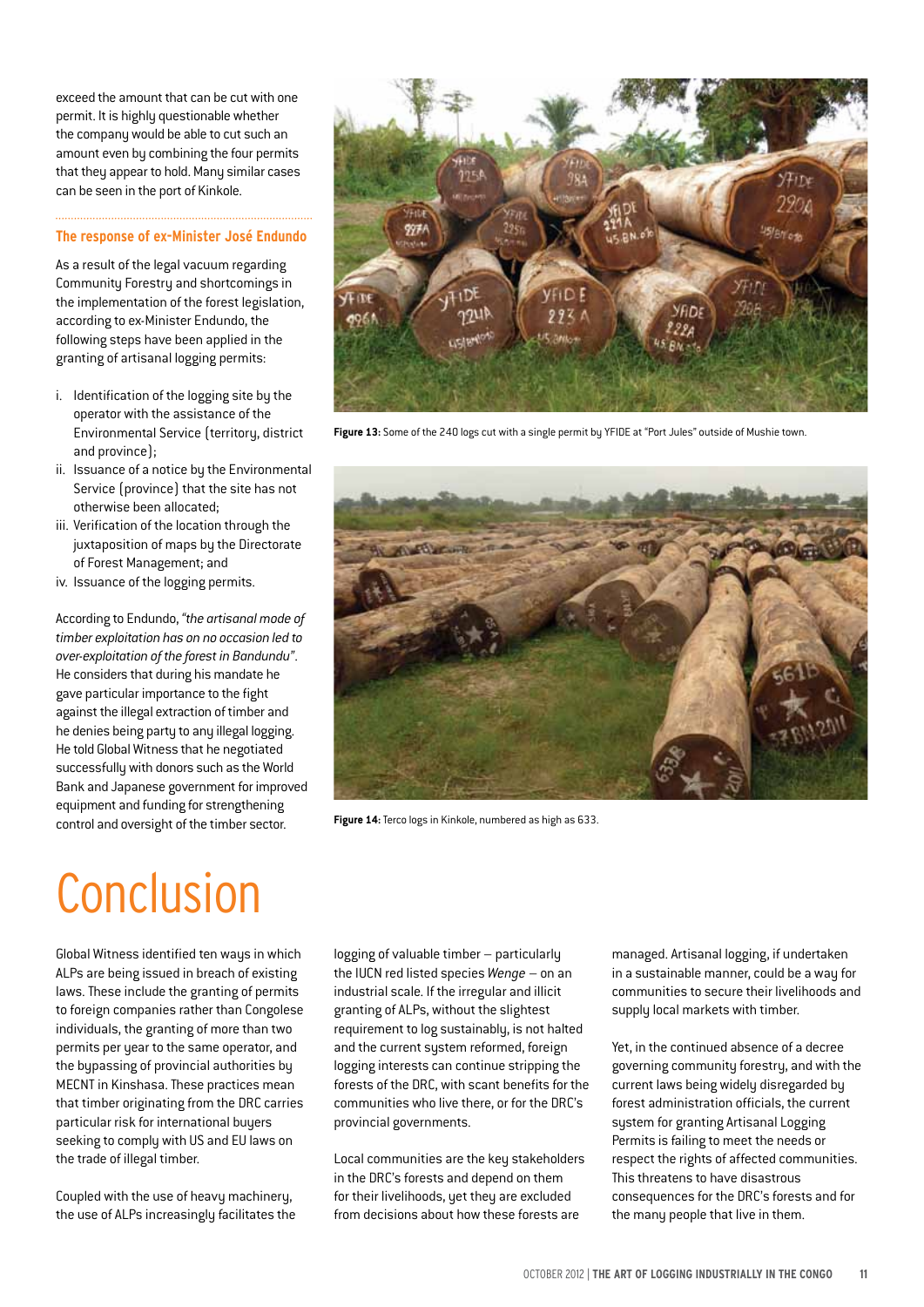### Annex

#### **Permits issued for Bandundu Province 2010-2012**

This list has been compiled by Global Witness from two sources. Firstly, from 124 copies of permits obtained by Global Witness in Bandundu Province. Secondly, from official – though rather incomplete – lists produced by the *Direction de la Gestion Forestière* (DGF). The former contain considerably more detail than the latter. On the DGF permit lists, detailed place names, sectors and districts are not given. In

the tables below, an asterisk is used to denote permits that appear on the DGF lists but that Global Witness has not obtained copies of.

In general, a short permit number(e.g. 24/ BN/2012 as opposed to 24/2012/BN/01) seems to denote that the ALP is marked as a special permit to cut *Wenge* timber. The list may not be exhaustive.

#### **2012**

| <b>SOCIETES</b>           | <b>N° PERMIS</b> | <b>SUPRFICIE</b> (ha) | <b>VOLUME</b> $\{m^3\}$ | <b>TERRITOIRE</b> | LIEU DIT                  | <b>DISTRICT</b> | <b>SECTEUR</b>     |
|---------------------------|------------------|-----------------------|-------------------------|-------------------|---------------------------|-----------------|--------------------|
| Almafia RDC Sprl          | 18/BN/2012       | 50                    | 350                     | Oshwe             | Bombole                   | Mai Ndombe      | Kangara            |
| Almafia RDC Sprl          | 08/BN/2012       | 50                    | 350                     | Oshwe             | Bombole                   | Mai Ndombe      | Kangara            |
| <b>Candy Business</b>     | 16/2012/BN/09    | 20                    | 245                     | Kiri              | Bobanda                   | Mai Ndombe      | Lotoy              |
| Candy Business            | 32/BN/2012       | 30                    | 300                     | Kiri              | Bobanda                   | Mai Ndombe      | Lotoy              |
| <b>CEBA Sprl</b>          | 04/BN/2012       | 50                    | 450                     | <b>Bolobo</b>     | Mongama 11                | Plateaux        | <b>Bateke Nord</b> |
| <b>CEBA Sprl</b>          | 05/BN/2012       | 50                    | 450                     | <b>Bolobo</b>     | Mongama 12                | Plateaux        | Bateke Nord        |
| <b>CEBA Sprl</b>          | 03/BN/2012       | 50                    | 450                     | <b>Bolobo</b>     | Mongama 10                | Plateaux        | <b>Bateke Nord</b> |
| <b>CEBA Sprl</b>          | 02/BN/2012       | 50                    | 450                     | <b>Bolobo</b>     | Mongama 9                 | Plateaux        | <b>Bateke Nord</b> |
| Congo Zone                | 17/BN/2012       | 50                    | 350                     | Kutu              | Senkie                    | Mai Ndombe      | Kemba              |
| Dieudonne Bomu Lolipa     | 41/BN/2012       | 50                    | 350                     | Oshwe             | Bonianga                  | Mai-Ndombe      | Kangara            |
| Ets Best Wood             | 01/BN/2012       | 50                    | 350                     | Kwamouth          | Meko Yakala-Ludjinu       | Plateaux        | Twa                |
| Ets Boli                  | 15/2012/BN/08    | 50                    | 462                     | Bulungu           | Kasoma                    | Kwilu           | Kipungu            |
| Ets D D Luaka             | 07/BN/2012       | 50                    | 450                     | Kwamouth          | Mongama                   | Plateaux        | Twa                |
| Ets Express Service       | 44/BN/2012       | 20                    | 140                     | Kwamouth          | Mbuma Amibe               | Plateaux        | Twa                |
| <b>Ets Folges</b>         | 06/2012/BN/03    | 30                    | 211                     | Oshwe             | Ngowo                     | Mai-Ndombe      | Kangara            |
| Ets Mabami                | 10/2012/BN/07    | 50                    | 350                     | Inongo            | Modka/                    | Mai             | Basengele          |
| Ets Mabami                | 22/BN/2012       | 50                    | 350                     | Inongo            | Modka / Lopoko            | Mai Ndombe      | Basengele          |
| Ets Ngoy Njolo            | 42/BN/2012       | 50                    | 350                     | Kwamouth          | Foret Lewane BI 2         | Plateaux        | Twa                |
| Ets Ngoy Njolo            | 43/BN/2012       | 50                    | 350                     | Kwamouth          | Foret Lewane BI 3         | Plateaux        | Twa                |
| Ets NZ NZ                 | 07/2012/BN/04    | 50                    | 350                     | Bulungu           | Kakundu / Kazamba-Kisongo | Kwilu           | Kipuka             |
| Ets SGW                   | 33/BN/2012 [ ? ] | 50                    | 350                     | Kwamouth          | [Illegible]               | Plateaux        | Twa                |
| <b>Ets Scotty Bois</b>    | 09/2012/BN/06    | 50                    | 350                     | Bagata            | Kunimbu                   | Kwilu           | Wamba              |
| Ets Solo & fils           | 17/2012/BN/10    | 20                    | 140                     | Kenge             | Fuapasi & Tangongi        | Kwango          | Kasanji            |
| Ets Solo & fils           | 45/BN/2012       | 20                    | 140                     | Kenge             | Fuapasi & Tangongi        | Kwango          | Kasanji            |
| Ets TFB / Tobongisa Mboka | 31/BN/2012       | 50                    | 660                     | <b>Bolobo</b>     | Nganda Kawa               | Plateaux        | Lebo               |
| Katembe Odia              | 24/BN/2012       | 50                    | 450                     | <b>Bolobo</b>     | Embirima                  | Plateaux        | <b>Bateke Nord</b> |
| Katembe Odia              | 27/BN/2012       | 50                    | 450                     | Mushie            | Nsa                       | Plateaux        | Babdma Nord        |
| Matondo Kwa Nzambi        | 29/BN/2012       | 50                    | 450                     | <b>Bolobo</b>     | Ebali/Ngampoko            | Plateaux        | <b>Bateke Nord</b> |
| Matondo Kwa Nzambi        | 28/BN/2012       | 50                    | 350                     | Mushie            | Lovua                     | Plateaux        | Baboma Nord        |
| Matondo Kwa Nzambi        | 26/BN/2012       | 50                    | 450                     | Mushie            | Kempwe                    | Plateaux        | Baboma Nord        |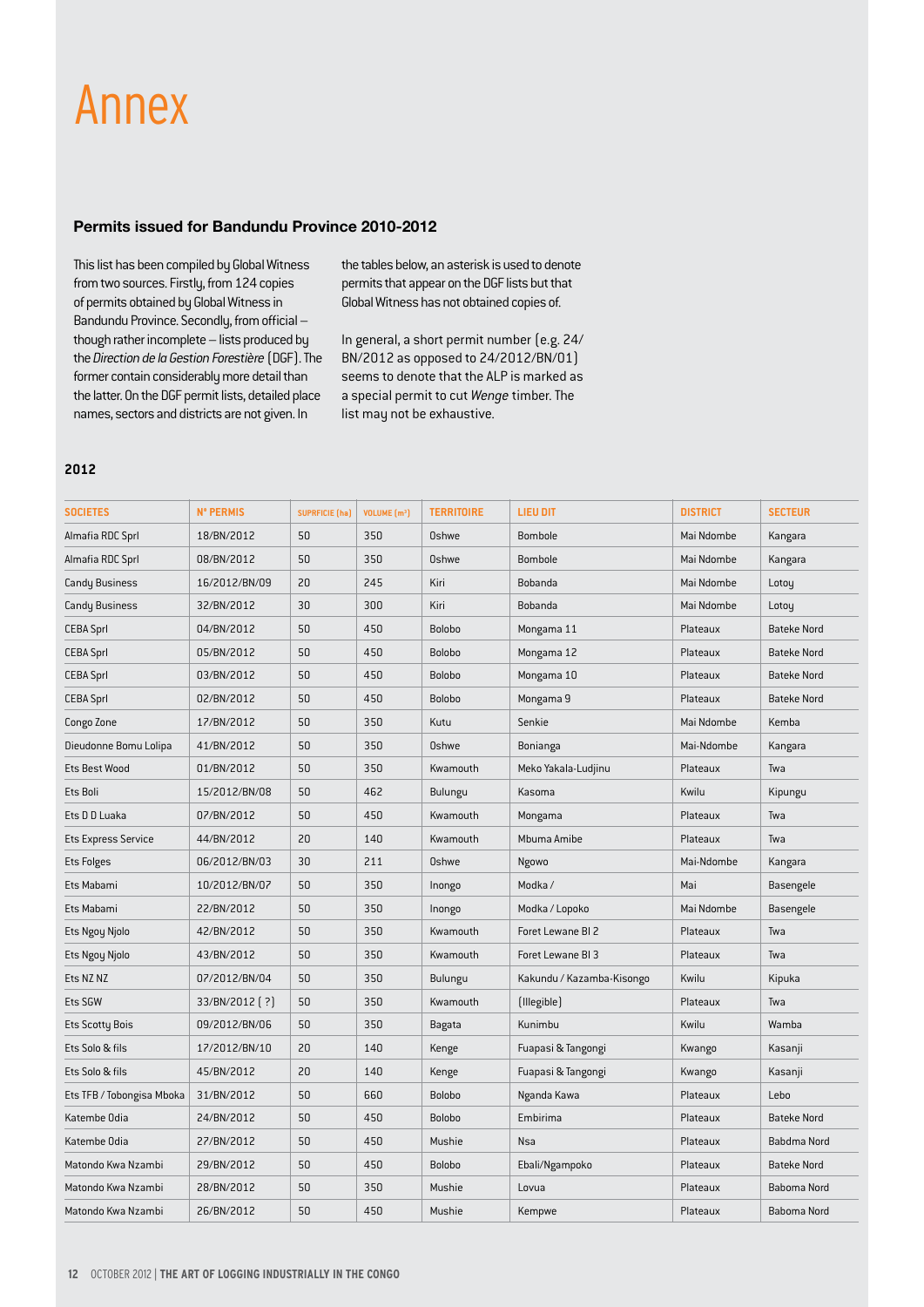| Mayambu Dayain   | 30/BN/2012 | 50  | 350 | Bolobo        | Bodiuna                   | Plateaux | Bateke Nord |
|------------------|------------|-----|-----|---------------|---------------------------|----------|-------------|
| Mayambu Dayain   | 25/BN/2012 | 50  | 450 | <b>Bolobo</b> | Bilu / Gampoko            | Plateaux | Bateke Nord |
| Nsuaya-Tshilumba | 39/BN/2012 | 50  | 350 | Kwamouth      | Masiambo                  | Plateaux | Twa         |
| Nsuaya-Tshilumba | 38/BN/2012 | 50  | 350 | Kwamouth      | Bukusu - Nganda - Bangala | Plateaux | Twa         |
| ONG / PACD       | 21/BN/2012 | 1.5 | 105 | Kwamouth      | Falio                     | Plateaux | Twa         |

#### **2011**

| <b>SOCIETES</b>                            | <b>N° PERMIS</b> | <b>SUPRFICIE</b> [ha] | VOLUME $\text{m}^3$ | <b>TERRITOIRE</b> | <b>LIEU DIT</b>        | <b>DISTRICT</b> | <b>SECTEUR</b>     |
|--------------------------------------------|------------------|-----------------------|---------------------|-------------------|------------------------|-----------------|--------------------|
| <b>Azimuts Service</b>                     | 17/BN/2011       | 50                    | 400                 | <b>Bolobo</b>     | Ntsia Bloc III         | Plateaux        | <b>Bateke Nord</b> |
| <b>Azimuts Service</b>                     | 16/BN/2011       | 50                    | 400                 | <b>Bolobo</b>     | Ntsia Bloc II          | Plateaux        | <b>Bateke Nord</b> |
| <b>Azimuts Service</b>                     | 15/BN/2011       | 50                    | 400                 | <b>Bolobo</b>     | Ntsia Bloc I           | Plateaux        | <b>Bateke Nord</b> |
| <b>Azimuts Service</b>                     | 23/BN/2011       | 50                    | 400                 | <b>Bolobo</b>     | Mbali                  | Plateaux        | <b>Bateke Nord</b> |
| <b>Azimuts Service</b>                     | 22/BN/2011       | 50                    | 400                 | <b>Bolobo</b>     | Lenkolo                | Plateaux        | <b>Bateke Nord</b> |
| <b>Azimuts Service</b>                     | 24/BN/2011       | 50                    | 400                 | <b>Bolobo</b>     | Ntsia Bloc III         | Plateaux        | <b>Bateke Nord</b> |
| BTNC / GFB                                 | 32/2011/BN/13    | 50                    | 350                 | Gungu             | Kwanga-Kinwanza        | Kwilu           | Mudikalunga        |
| BTNC / GFB                                 | 31/2011/BN/12    | 50                    | 483                 | Gungu             | Kwanga-Kinwanza Bloc I | Kwilu           | Mudikalunga        |
| C.A.P./E.J.C.S.K.                          | 35/2011/BN/15    | 50                    | 350                 | Kwamouth          | Empunu                 | Plateaux        | Twa                |
| C.A.P./E.J.C.S.K.                          | 41/BN/2011       | 50                    | 350                 | Kwamouth          | Empunu                 | Plateaux        | Twa                |
| <b>CEBA Sprl</b>                           | 31/2011/BN/15    | 50                    | (illegible)         | <b>Bolobo</b>     | Mongama Bloc VII [ ? ] | Plateaux        | <b>Bateke Nord</b> |
| <b>CEBA Sprl</b>                           | 09/BN/2011       | 50                    | 450                 | Bolobo            | Endala                 | Plateaux        | <b>Bateke Nord</b> |
| <b>CEBA Sprl</b>                           | 08/BN/2011       | 50                    | 450                 | <b>Bolobo</b>     | Mongama Bloc II        | Plateaux        | <b>Bateke Nord</b> |
| <b>CEBA Sprl</b>                           | 07/BN/2011       | 50                    | 450                 | <b>Bolobo</b>     | Mongama Bloc I         | Plateaux        | <b>Bateke Nord</b> |
| <b>CEBA Sprl</b>                           | 40/BN/2011       | 50                    | 450                 | <b>Bolobo</b>     | Mongama Bloc 8         | Plateaux        | <b>Bateke Nord</b> |
| <b>CEBA Sprl</b>                           | 39/BN/2011       | 50                    | 450                 | <b>Bolobo</b>     | Mongama Bloc 7         | Plateaux        | <b>Bateke Nord</b> |
| Ets Afroxyl                                | 49/BN/2011       | 50                    | 350                 | Kwamouth          | Kimomo                 | Plateaux        | Twa                |
| <b>Ets Business Center</b>                 | 43/2011/BN/22    | 50                    | 250                 | Masimanimba       | Nounga-Bangonzu        | Kwilu           | Pay-Kongila        |
| Ets Congo Zone                             | 02/BN/2011       | 50                    | 350                 | Kutu              | Senkei                 | Mai Ndombe      | Kemba              |
| Ets Goshen Bois                            | 51/BN/2011       | 10                    | 70                  | Kwamouth          | Bikana                 | Plateaux        | Twa                |
| Ets Heng Ling                              | 04/BN/2011       | 50                    | 350                 | Mushie            | Letwaki                | Plateaux        | Baboma Nord        |
| Ets Josma                                  | 42/BN/2011       | 50                    | 350                 | Kwamouth          | Lueme/Masia            | Plateaux        | Twa                |
| Ets KSR                                    | 47/BN/2011       | 50                    | 350                 | Kwamouth          | Bukusu/Nganda, Bangala | Plateaux        | Twa                |
| *Ets Mabani                                | 20/2011/BN/06    | 50                    | 350                 | Inongo            |                        |                 |                    |
| Ets Mot/Bois                               | 40/2011/BN/20    | 50                    | 150                 | Oshwe             | Mpombi / Mombi-Lisala  | Mai Ndombe      | Ka                 |
| Ets PM Wood                                | 06/BN/2011       | 50                    | 350                 | Kwamouth          | Mambubi                | Plateaux        | Twa                |
| Ets EGW                                    | 11/BN/2011       | 50                    | 350                 | Kwamouth          | Nganda Bangala         | Plateaux        | Twa                |
| Ets Sico Cent                              | 50/BN/2011       | 50                    | 350                 | Kwamouth          | Camp Banku             | Plateaux        | Twa                |
| Ets Soleil Business                        | 34/2011/BN/14    | 50                    | 350                 | Kwamouth          | Libiolo                | Plateaux        | Twa                |
| <b>Ets Soleil Business</b>                 | 38/BN/2011       | 50                    | 350                 | Kwamouth          | Ligbiolo 3             | Plateaux        | Twa                |
| Ets Song Ling Wood                         | 43/BN/2011       | 50                    | 350                 | Kwamouth          | Mbangi                 | Plateaux        | Twa                |
| Ets The Full Business /<br>Tobongisa Mboka | 35/BN/2011       | 50                    | 660                 | Bolobo            | Nganda Mawa            | Plateaux        | Lebo               |
| Ets Vanbist Amisi Daniel                   | 42/2011/BN/21    | 50                    | 350                 | Oshwe             | Ntumbalongu            | Mai-Ndombe      | Kangara            |
| Ets Wabelo                                 | 22/2011/BN/07    | 10                    | 105                 | Kwamouth          | Boku                   | Plateaux        | Twa                |
| Kasereka Tsetsele                          | 19/BN/2011       | 50                    | 350                 | Oshwe             | Onko / Mbende          | Mai Ndombe      | Kangara            |
| Maison Kavosa                              | 48/BN/2011       | 30                    | 210                 | Kwamouth          | Dikana-Elykia / Keko   | Plateaux        | Twa                |
| <b>Moult Secteur</b>                       | 33/BN/2011       | 50                    | 350                 | Kwamouth          | Faliu / Fauiaka        | Plateaux        | Twa                |
| Sele Shaba                                 | 20/BN/2011       | 30                    | 300                 | Kwamouth          | Nsungi Mbole           | Plateaux        | Twa                |
| Sino Congo                                 | 05/BN/2011       | 50                    | 350                 | Kwamouth          | Ingweme                | Plateaux        | Twa                |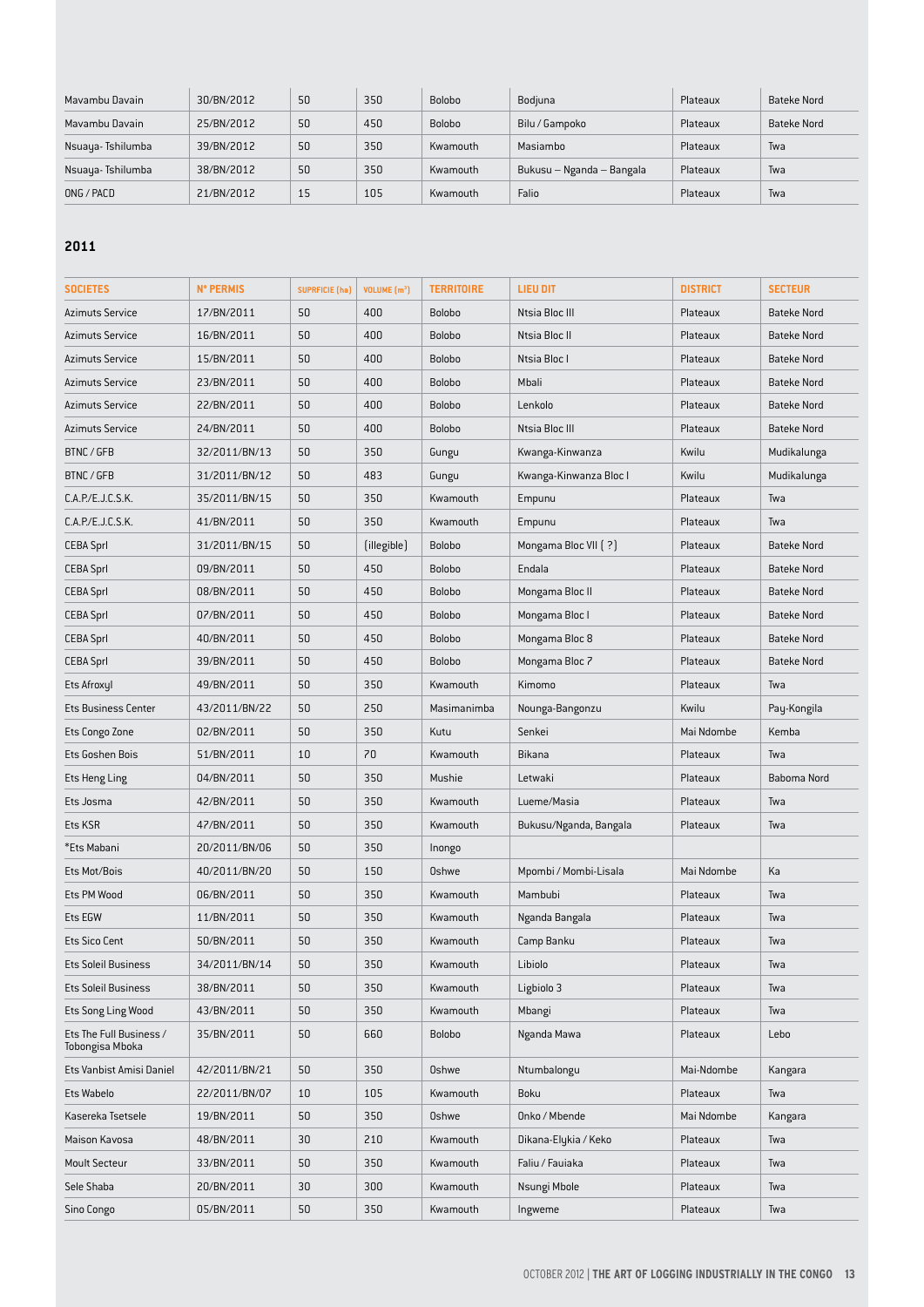| Socoge Sprl          | 48/BN/2011    | 10 | 80  | Kwamouth | Riviere Mbali   | Plateaux | Twa   |
|----------------------|---------------|----|-----|----------|-----------------|----------|-------|
| <b>SPEC</b>          | 34/BN/2011    | 20 | 140 | Kwamouth | Bankay / Tanga  | Plateaux | Twa   |
| Societe TERCO        | 36BN/2011     | 50 | 350 | Kwamouth | Baa (Ebwa)      | Plateaux | Twa   |
| Societe TERCO        | 37/BN/2011    | 50 | 350 | Kwamouth | Ndimi(Dumu)     | Plateaux | Twa   |
| Transexco            | 09/2011/BN/04 | 50 | 350 | Idiofa   | Mbako           | Kwilu    | Sedzo |
| Transexco            | 08/2011/BN/03 | 50 | 350 | Idiofa   | <b>Naien</b>    | Kwilu    | Sedzo |
| Transexco            | 07/2011/BN/02 | 50 | 350 | Idiofa   | Mutshun         | Kwilu    | Sedzo |
| Transexco            | 11/2011/BN/05 | 50 | 350 | Idiofa   | $N$ song $[ ?]$ | Kwilu    | Sedzo |
| <b>Tropical Bois</b> | 10/BN/2011    | 50 | 350 | Kwamouth | Nbomo           | Plateaux | Twa   |

#### **2010**

| <b>SOCIETES</b>                       | <b>N° PERMIS</b> | <b>SUPRFICIE</b> (ha) | VOLUME [m <sup>3</sup> ] | <b>TERRITOIRE</b> | <b>LIEU DIT</b>   | <b>DISTRICT</b> | <b>SECTEUR</b> |
|---------------------------------------|------------------|-----------------------|--------------------------|-------------------|-------------------|-----------------|----------------|
| *Azimuts Service                      | 04/BN/2010       | 50                    | 350                      | <b>Bolobo</b>     |                   |                 |                |
| *Azimuts Service                      | 05/BN/2010       | 50                    | 350                      | Bolobo            |                   |                 |                |
| *Azimuts Service                      | 06/BN/2010       | 50                    | 350                      | <b>Bolobo</b>     |                   |                 |                |
| *Azimuts Service                      | 16/BN/2010       | 50                    | 350                      | Bolobo            |                   |                 |                |
| *Azimuts Service                      | 17/BN/2010       | 50                    | 350                      | <b>Bolobo</b>     |                   |                 |                |
| *Azimuts Service                      | 21/BN/2010       | 50                    | 350                      | Bolobo            |                   |                 |                |
| *Azimuts Service                      | 22/BN/2010       | 50                    | 350                      | <b>Bolobo</b>     |                   |                 |                |
| *CEBA Bois                            | 24/BN/2010       | 50                    | 350                      | Bolobo            |                   |                 |                |
| *CEBA Bois                            | 25/BN/2010       | 50                    | 350                      | <b>Bolobo</b>     |                   |                 |                |
| *CEBA Bois                            | 35/BN/2010       | 50                    | 450                      | Bolobo            |                   |                 |                |
| *CEBA Bois                            | 36/BN/2010       | 50                    | 470                      | <b>Bolobo</b>     |                   |                 |                |
| *CEBA Bois                            | 37/BN/2010       | 50                    | 470                      | <b>Bolobo</b>     |                   |                 |                |
| *CEBA Bois                            | 38/BN/2010       | 50                    | 460                      | <b>Bolobo</b>     |                   |                 |                |
| *Ets Mabami                           | 14/2010/BN/07    | 50                    | 350                      | Inongo            |                   |                 |                |
| *Global Ressources<br>Corporation     | 06/2010/BN/02    | 50                    | 350                      | Kwamouth          |                   |                 |                |
| *Global Ressources<br>Corporation     | 09/BN/2010       | 50                    | 350                      | Kwamouth          |                   |                 |                |
| *TERCO                                | 12/BN/2010       | 50                    | 350                      | Kwamouth          |                   |                 |                |
| Afroxyl                               | 18/2010/BN/11    | 50                    | 490                      | Bagata            | Mbalipome / Ndana | Kwilu           | Manzasay       |
| Afroxyl                               | 18/2010/BN/12    | 50                    | 476                      | Masimanimba       | Kapenda Mbalaka   | Kwilu           | Pay Kongila    |
| BTNC/GFB                              | 14/BN/2010       | 50                    | 470                      | Idiofa            | Olay              | Kwilu           | <b>Bulueme</b> |
| BTNC/GFB                              | 54/BN/2010       | 50                    | 470                      | Idiofa            | Mbankom           | Kwilu           | Kapia          |
| BTNC/GFB                              | 28/BN/2010       | 50                    | 350                      | Idiofa            | ljong             | Kwilu           | Kapia          |
| BTNC/GFB                              | 55/BN/2010       | 50                    | 350                      | Idiofa            | <b>Okra</b>       | Kwilu           | Kapia          |
| BTNC/GFB                              | 27/BN/2010       | 50                    | 350                      | Idiofa            | Nglebeke          | Kwilu           | Kapia          |
| BTNC/GFB                              | 12/2010/BN/05    | 50                    | 470                      | Idiofa            | Nbeyange-Ediba    | Kwilu           | <b>Bulueme</b> |
| <b>Candy Business</b>                 | 33/2010/BN/18    | 20                    | 245                      | Kiri              | Bobanda           | Mai Ndombe      | Lutoy          |
| <b>Candy Business</b>                 | 42/BN/2010       | 30                    | 300                      | Kiri              | Bobanda           | Mai Ndombe      | Lutoy          |
| CITS <sub>0</sub>                     | 21/2010/BN/13    | 30                    | 300                      | Masimanimba       | Mundanda / Pondji | Kwilu           | Pay Kongila    |
| Ets BTP                               | 15/BN/2010       | 50                    | 350                      | Kwamouth          | Wuo               | Plateaux        | Twa            |
| <b>Ets Fondation</b><br>Gerard Kondjo | 30/2010/BN/16    | 10                    | 143                      | Kwamouth          | Mutshueto         | Plateaux        | Twa            |
| Ets Goshen Bois                       | 17/2010/BN/10    | 10                    | 76                       | Kutu              | Kendale           | Mai Ndombe      | Mfimi          |
| Ets Kasereka Tsetsele                 | 22/2010/BN/14    | 20                    | 180                      | Oshwe             | Pombi             | Mai Ndombe      | Kangara        |
| Ets Mwata Force                       | 43/BN/2010       | 50                    | 350                      | Oshwe             | Bolekwa           | Mai Ndombe      | Kangara        |
| Ets Pemasi                            | 32/2010/BN/17    | 30                    | 212                      | Kwamouth          | Nokele            | Plateaux        | Twa            |
| Ets Pemasi                            | 32/2010/BN/23    | 50                    | 330                      | Kwamouth          | Dimi              | Plateaux        | Twa            |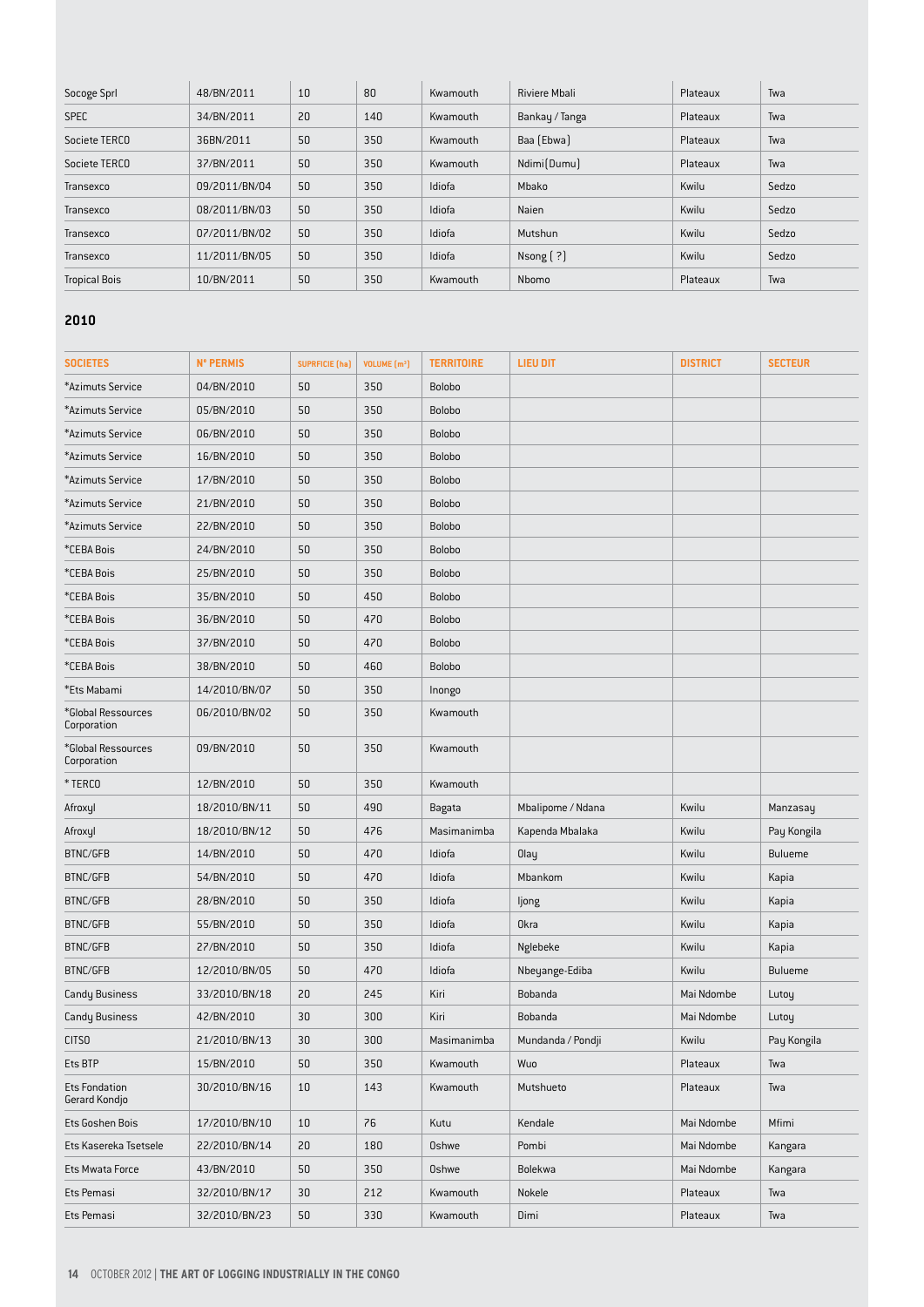| Ets TFS / Tobongisa     | 04/2010/BN/01 | 50 | 445 | Kwamouth      | Menko                 | Plateaux   | Twa           |
|-------------------------|---------------|----|-----|---------------|-----------------------|------------|---------------|
| Ets TFS / Tobongisa     | 08/BN/2010    | 50 | 675 | <b>Bolobo</b> | Ngazua                | Plateaux   | Lebo          |
| Ets Wabelu              | 37/2010/BN/22 | 5  | 81  | Kwamouth      | Village Botulu        | Plateaux   | Twa           |
| Ets Wood Invest         | 19/BN/2010    | 50 | 350 | Kwamouth      | <b>Bunsele</b>        | Plateaux   | Twa           |
| Ets Wood Invest         | 18/BN/2010    | 50 | 350 | Kwamouth      | <b>Bebentsie</b>      | Plateaux   | Twa           |
| Groupe Kagi Sprl        | 53/BN/2010    | 50 | 350 | Oshwe         | Bwanda/Bolumu         | Mai Ndombe | Kangara       |
| Kasereka                | 31/BN/2010    | 30 | 210 | Oshwe         | Mbende Yaalema        | Mai Ndombe | Kangara       |
| Maison Agostino         | 52/BN/2010    | 10 | 70  | Kwamouth      | Riv. Tiana / Masambio | Plateaux   | Twa           |
| <b>Mbiki Dorcas</b>     | 46/2010/BN/28 | 30 | 210 | Gungu         | Mabunda-Bunda         | Kwilu      | Mudikalunga   |
| <b>Moult Secteur</b>    | 41/2010/BN/24 | 50 | 350 | Kwamouth      | Falio / Fadiaka       | Plateaux   | Twa           |
| <b>Moult Secteur</b>    | 46/BN/2010    | 50 | 350 | Kwamouth      | Falio / Fadiaka       | Plateaux   | Twa           |
| Nkoy Letedji            | 38/2010/BN/23 | 50 | 350 | Bagata        | Ndana / Mamben        | Kwilu      | Manzasai      |
| <b>SETB</b>             | 51/BN/2010    | 50 | 350 | Bagata        | Siam/Ntokiy           | Kwilu      | Manzasai      |
| <b>SETB</b>             | 50/BN/2010    | 50 | 350 | Bagata        | Muntar/ Mbaya Mbimi   | Kwilu      | Manzasai      |
| <b>SETB</b>             | 44/2010/BN/26 | 50 | 350 | Bagata        | Muntar/ Mbaya Mbimi   | Kwilu      | Manzasai      |
| <b>SETB</b>             | 45/2010/BN/27 | 50 | 350 | Bagata        | Siam/Ntokiy           | Kwilu      | Manzasai      |
| <b>SISCO</b>            | 42/2010/BN/24 | 50 | 350 | Bulungu       | Kianga                | Kwilu      | Kwilu Kimbata |
| <b>SISCO</b>            | 43/2010/BN/25 | 10 | 70  | Bulungu       | Kiboba                | Kwilu      | Kwenge        |
| <b>SISCO</b>            | 47/BN/2010    | 50 | 350 | Bulungu       | Kianga                | Kwilu      | Kwilu Kimbata |
| Societe Congo Zone Sprl | 03/BN/2010    | 50 | 350 | Kutu          | Senkei                | Mai Ndombe | Kemba         |
| <b>TERCO</b>            | 13/2010/BN/06 | 50 | 350 | Kwamouth      | Mulieme               | Plateaux   | Twa           |
| Transexco               | 10/BN/2010    | 50 | 350 | Idiofa        | Song                  | Kwilu      | Sedzo         |
| Transexco               | 10/2010/BN/03 | 50 | 301 | Idiofa        | Song                  | Kwilu      | Sedzo         |
| Transexco               | 11/BN/2010    | 50 | 350 | Idiofa        | Baya                  | Kwilu      | Sedzo         |
| Transexco               | 11/2010/BN/04 | 50 | 301 | Idiofa        | Baya                  | Kwilu      | Sedzo         |
| <b>Tresor Bois</b>      | 35/2010/BN/20 | 50 | 350 | Kasimanimba   | Lundu                 | Kwilu      | Pay Kongila   |
| <b>YFIDE</b>            | 45/BN/2010    | 50 | 350 | Mushie        | Kempani               | Plateaux   | Baboma        |

### Endnotes

- **1** In the administrative structure of DRC, Provinces are subdivided into Districts, which are in turn sub-divided into *Territoires*.
- **2** Namely Arrêté 035 and Arrêté 105, the Ministerial Orders that lay out procedures for the granting of various logging permits. *Arrêté n°035/CAB/MIN/ ECN-EF/2006 du 05 octobre 2006 and Arrêté ministériel n° 105/CAB/MIN/ECN-T/15/JEB/009 du 17 juin 2009*.
- **3** Global Witness, *Forêts de RDC : « Vers des norms satisfaisantes de gestion et de gouvernance » ?*, 2007 http://www.globalwitness.org/sites/default/ files/library/policybrieffinalfr.pdf.
- **4** *« en plus de révéler de profonds dysfonctionnements du pouvoir législatif exécutif et judiciaire de ces dernières années dans le domaine, il crée surtout des vides juridiques majeurs ouvrant la porte à des irrégularités de tous types et de grande échelle. »*, Resource Extraction Monitoring, Annual Report on DRC 2010-11, http://www.observation-rdc.info/ documents/Rapport\_annuel\_OIFLEG\_RDC\_ REM\_1\_2011.pdf.
- **5** The Sector (*Secteur*) is the smallest unit in the administrative structure of the DRC - a sub-unit of the *Territoire.*
- **6** Figure 14 show some of the hundreds, possibly thousands, of logs bearing ALP numbers in Kinkole port.
- **7** José Endundo's reponse letter to Global Witness was in French and has been translated for the English language version of this report.
- **8** These documents referred to are official declarations to the *Fonds Forestier Nationale* (National Forest Fund) by companies who are paying *taxe de reboisement* (reforestation tax) .<br>on their exports
- **9** However, the legal texts governing artisanal logging require an agreement between the community and the logger in question as a prerequisite to a permit being issued by the authorities. According to Global Witness field interviews, loggers typically first obtain an ALP from the authorities and then approach the affected community and agree to give some gifts to traditional leaders in order to avoid local opposition to their operations.
- **10** Data supplied by www.duediligencetimber.eu.
- **11** For logs that are exported, customs, evacuation and reforestation taxes are also payable, with rates seemingly the same for both the 'artisanal' and industrial sectors. Price calculations are based on market data supplied by the International Timber Trade Organization. These show that Wenge prices range between US\$770 and US\$2300 per m<sup>3</sup> in China in 2011.
- **12** A number of permits issued by MECNT in Kinshasa which Global Witness obtained copies of were not listed in the DGF documents.
- **13** Arrêté ministériel No. 035/CAB/MIN/ECN-EF/2006 du 05 Oct 2006 relatif à l'exploitation forestière, hereafter referred to as "Ministerial Order 035".
- **14** According to Article 10 of the 2002 Forest Code *Classified Forests* are mainly protected areas, such as National Parks, *Permanent Production Forests* are destined for forest exploitation

(logging concessions), and *Protected Forests* – contrary to their name – are all forests without specific restrictions on their use. Community Forests can be accorded to communities only within *Protected Forests*.

- **15** In fact, industrial logging titles (concessions) were likewise allocated before the classification of DRC's forests has started, thus creating a 'de-facto' classification of a vast part of the country's forests.
- **16** Ministerial Order 023 of 07 June 2010 *(Arrêté ministériel No. 023 CAB/MIN/ECN-T/28/JEB/10 du 7 juin 2010 fixant le modèle d'accord constituent la clause sociale du Cahier des charges du Contrat de Concession forestière).*
- **17** Previously operating under the name *Timberline*
- **18** The documents referred to are a mission report written bu a *TERCO* employee dated March 2012 and a *'contrat de coupe de bois'* signed by *Vegas Sawmill Factory* and the customary chief of Ngambomi on 12 June 2012.
- **19** Interviews conducted between 11 and 22 June 2012 in Kinshasa and locations in Bandundu Province (Bandundu Ville, Ngambomi, Dumu and Embwa),
- **20** Article 112 of the Forest Code, Article 25 of Ministerial Order 035.
- **21** Interviews conducted in Bokala and Mushie on 14, 15 and 17 June 2012.
- **22** Greenpeace, *Artisanal logging = industrial logging in disguise*, May 2012, http://www.greenpeace. org/africa/Global/africa/publications/forests/ Logging Illegal EnglishA4.pdf.
- **23** When Global Witness visited *Vegas Sawmill Factory's* premises on 16 June 2012 logs were photographed with the initials VSF but with permit number 42/BN/2012 – the permit number issued to the company *Ngoy Njolo* (see Annex).
- **24** Interviews with local communities and with *Riba Congo* personnel. The location of the logging was consistent with TERCO's permit and close to both, their camp in Dumu village and their base in Ngambomi.
- **25** See for example : Shearman, P., et al. *Are we approaching 'peak timber' in the tropics?* Biol. Conserv. (2011).
- **26** The company Azimuts Service is a DRC registered company. Global Witness does not believe it is related to companies with the same name based in France and Belgium.
- **27** *Arrêté ministériel n° 105/CAB/MIN/ECN-T/15/ JEB/009 du 17 juin 2009 complétant l'Arrêté n°035/CAB/MIN/ECN-EF/2006 du 05 octobre 2006 relatif a l'exploitation forestière.* http://www. leganet.cd/Legislation/Droit%20economique/ Code%20Forestier/AM.105.17.06.2009.htm.
- **28** Permit number 45/BN/2010 allows the company to cut 350m
- **29** For example, logs marked with numbers as high as 590 could be seen, marked with a permit number allocated to a company named *Shele Shaba*. Global Witness research suggests that this company holds only one ALP as indicated by the respective log marking.